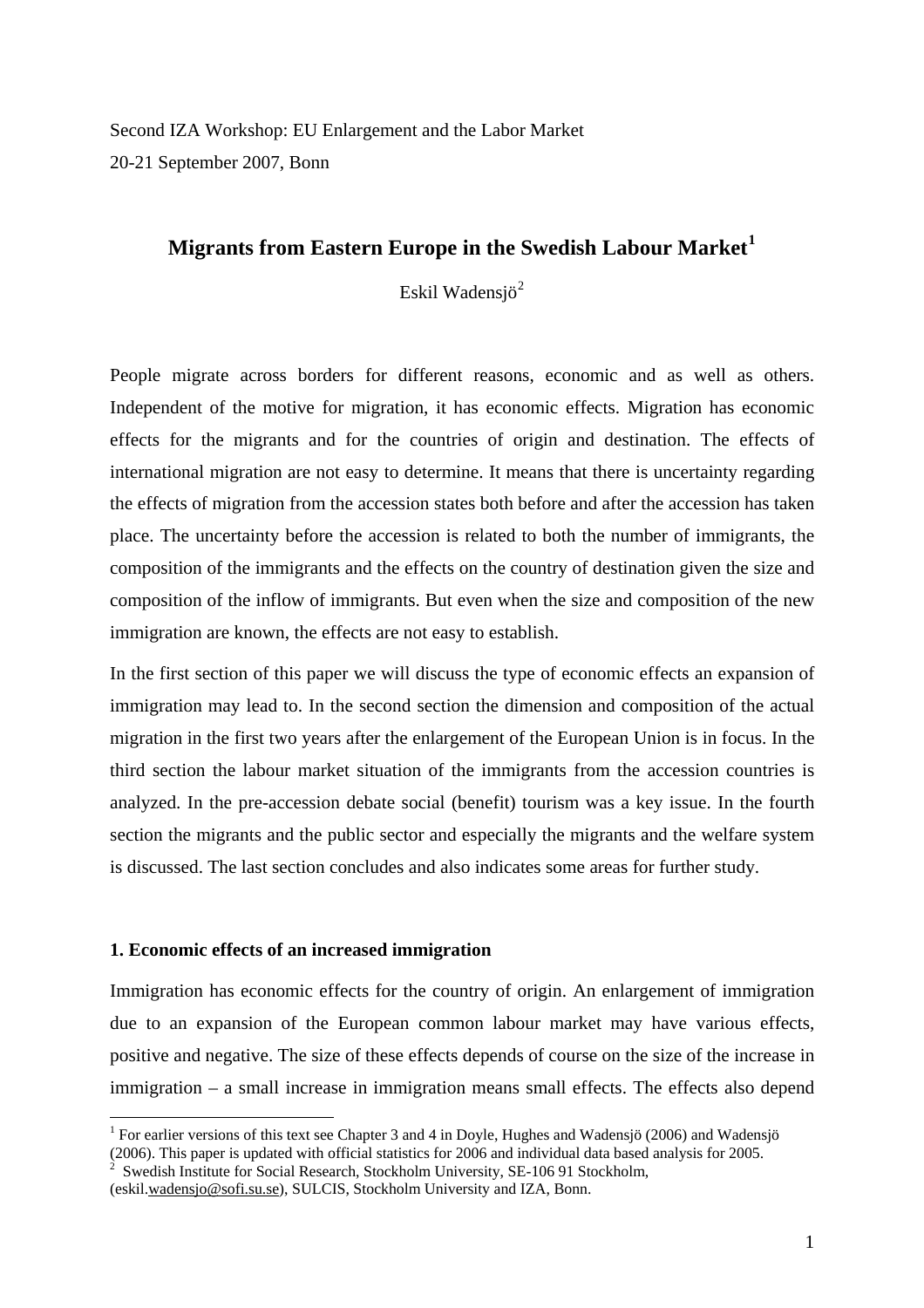on the composition of the new immigrants and the functioning of the economy they are arriving to. Here we will discuss the types of effects most highlighted in research and in the public debate but first say a few words about the different types of international migration.

There are several different types of international migration. Labour migration, refugee migration and family (re)union are the three most important ones.<sup>[3](#page-1-0)</sup> For Sweden, labour migration dominated in the post-war period up to the early 1970s. Most of the labour migrants arrived from the neighbouring Nordic countries, especially Finland, and other European countries. The labour migrants typically came directly to work, in many cases recruited in their home countries by Swedish employers. Due to the recession in the early 1970s and in practice a stop for labour migration from outside the common Nordic labour market (and later the European common labour market), the labour migration decreased drastically. Since then refugee migration and family (re)union migration have dominated. Those coming for family (re)union are in most cases coming to live labour migrants and refugees who have arrived earlier.<sup>[4](#page-1-1)</sup>

Labour migration has continued on a lower level also during the last decades mainly from the countries belonging to the Nordic common labour market or the European Union common labour market. The direction of labour migration is mainly from countries with lower income and wage levels to countries with higher. The variations over time are large, very sensitive to variations in the labour market situation in the country of origin and especially the country of destination. Few migrate to countries that have few job vacancies.

The migration from the accession countries will most likely be dominated by labour migration and we can therefore expect large variation in size depending on the Swedish labour market situation.

In the international debate "welfare magnets"<sup>[5](#page-1-2)</sup> has been a catchword just like "social (benefit) tourism" became one in the Swedish debate. It suggests that immigrants at least to some extent are coming because the country of destination has a highly developed welfare state with generous compensation for those who are out of work. Some studies have related the selection of migrants to different countries or parts of a country (states in the United States) to

<span id="page-1-0"></span> $3$  Nilsson (2004) contains a detailed presentation of migration to and from Sweden in the post-war period.

<span id="page-1-1"></span><sup>&</sup>lt;sup>4</sup> See Pedersen, Røed and Wadensjö (forthcoming) for the development of the common Nordic labour market.

<span id="page-1-2"></span><sup>&</sup>lt;sup>5</sup> Borias (1999) is the main advocate for this view using data on immigration to different states in the US. Passel and Zimmermann (2001) do not find support for the welfare magnet hypothesis in a study of the settlement pattern of immigrants in the US. Pedersen, Pytlikova and Smith (2004) do not get support for the welfare magnet hypothesis in their study which is based on international migration between a large number of countries.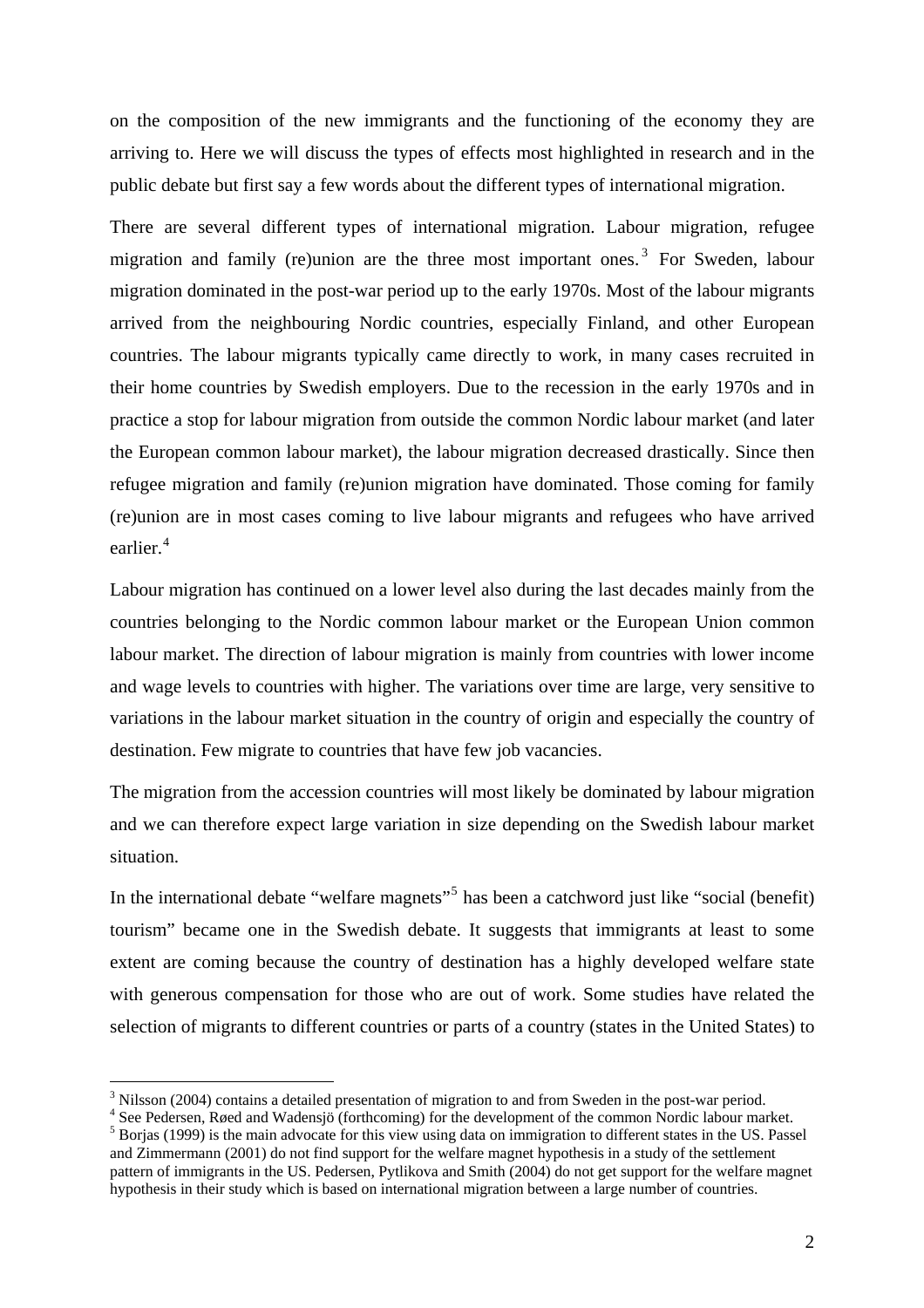the generosity of the compensation schemes. Other studies have especially studied immigrant representation in some parts of the welfare system, for example social assistance.

It is important to note that those schemes constitute only a minor part of the total public sector budget. People living in a country, natives and immigrants, are paying taxes and they are receiving different forms of income transfers and public consumption like education and health care. The costs for some forms of public consumption are possible to refer to the individual using it, the costs for other forms of public consumption are related to the size of the population (and increase by that as a result of immigration), and finally some costs are pure public goods that do not vary with changes in the size of the population. The difference between the change in the taxes and the sum of change of the income transfers and public consumption due to migration is the net transfer to the public sector from the migrants.

The net transfer from the immigrants to the public sector may be positive or negative. A factor supporting the presumption of a positive value of the net transfer is that the new immigrants generally are of active age and that the public sector mainly redistributes from people of active age to people of passive age (children and young people, and retired people). However, there are also different forms of transfers within the group of people of active age, mainly between those who have a job and those who do not have a job or if they have a job are not working, but are on sick leave, for example.

Studies of the net transfers from immigrants to the public sector in countries like Sweden show that the net transfers are positive for labour migrants coming from western countries but negative for refugee immigrants coming from non-western countries.<sup>[6](#page-2-0)</sup> The negative transfer for refugee immigrants is explained by that few of them are integrated into the labour market. This suggests that if immigrants from the accession countries become integrated in the labour market, the net transfers will most likely be positive, i.e. going from the immigrants to the public sector. Empirical studies are necessary to determine the actual outcome. The bottom line of this discussion is that it is not sufficient to look at one program, for example social assistance, to determine if the new immigration is a burden for the welfare state. Higher costs for social assistance for immigrants than for natives may be more than compensated by the taxes paid by the new migrants if they are working to a large extent.

<span id="page-2-0"></span> $6$  See Wadensjö (1973), Ekberg (1983, 1998, 1999) and Gustafsson and Österberg (2001) for Sweden and Coleman and Wadensjö (1999), Wadensjö (2000, 2000a, 2002), Wadensjö and Orrje (2002) and Wadensjö and Gerdes (2004) for Denmark, and Gott and Johnston (2002) for the UK. Some surveys of studies in the field are found in Wadensjö and Orrje (2002), Leibfritz, O'Brien and Poot (2003), and Chonicki (2004).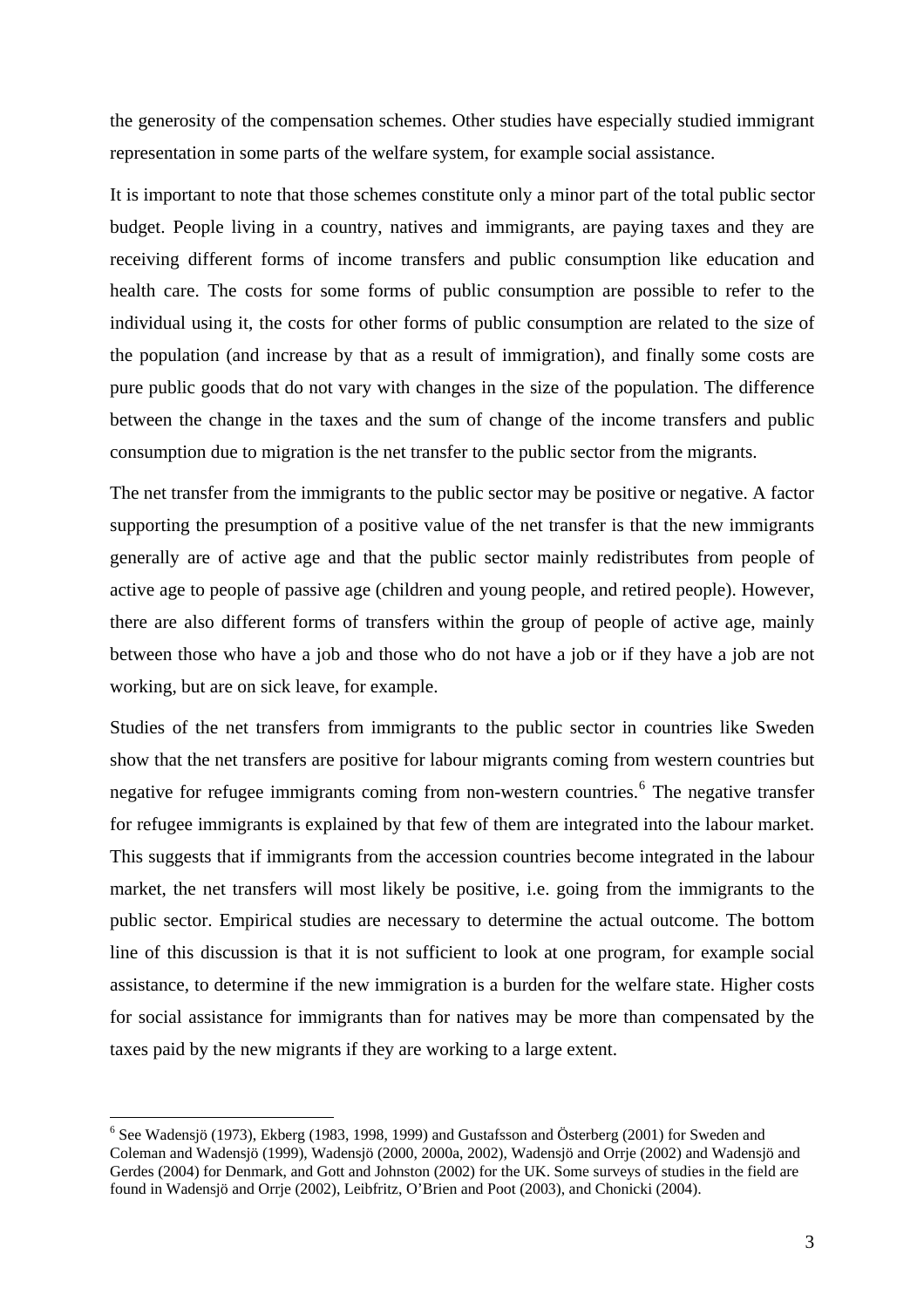## **2 The development of immigration to Sweden from the new EU member countries[7](#page-3-0)**

The economic effects of the enlargement of the European Union labour market are primarily dependent on the size of the new migration. Crucial for all predictions of the effects are predictions of the size of the new immigration. [8](#page-3-1) In this section we will present the development of the number and composition of immigrants from the accession countries before and after the accession. It will be an incomplete picture for different reasons. One reason is that not all immigrants in Sweden are registered and more important, that the share registered may have changed. It is likely that some immigrants who have lived and worked in Sweden for a period but have not been registered may have registered as a result of the legal change. We also cannot exclude that immigration from other countries, registered and unregistered, may have declined as a result of the accession agreement. Employers who earlier employed immigrants from other countries may have turned to employing immigrants from the accession countries.

It is also important to study the emigration to the accession states. The emigration to those states will mainly be return migration of earlier immigrants. The return migration will increase, given the propensity to re-emigrate, because the immigrant population living in Sweden is larger. But it may also increase if the deregulation of immigration makes it more attractive to return, as a result of that it will be possible to immigrate to Sweden again after a period in the home country. The decision to go back to the home country is easy to change if it is regretted.

<span id="page-3-0"></span> $<sup>7</sup>$  There are a few follow-up studies of immigration from the accession countries after the enlargement of the</sup> European Union. See Dølvik and Eldring (2005) for the migration to the Nordic countries, and Commission of the European Communities (2006) comparing migration from the EU10 and the EU15 to all EU15 countries. Note that the numbers based on residence permits in the latter study are strongly misleading regarding the immigration from EU15 countries to Sweden. Danish and Finnish citizens who constitute the majority of immigrants from other EU15 countries in Sweden do not need a residence permit.

<span id="page-3-1"></span><sup>&</sup>lt;sup>8</sup> The predictions of the size and the effects of migration made before the enlargement of the European Union vary much. See for example Boeri, Hanson and MacCormick (2002), Dustmann et al. (2003), Eriksson (2004), Pedersen, Pytlikova and Smith (2004) and Sinn and Ochel (2003). The study most critical to free migration for citizens of the accession states is Sinn and Ochel (2003). They argue that migration without restriction would lead to a dismantling of the welfare state.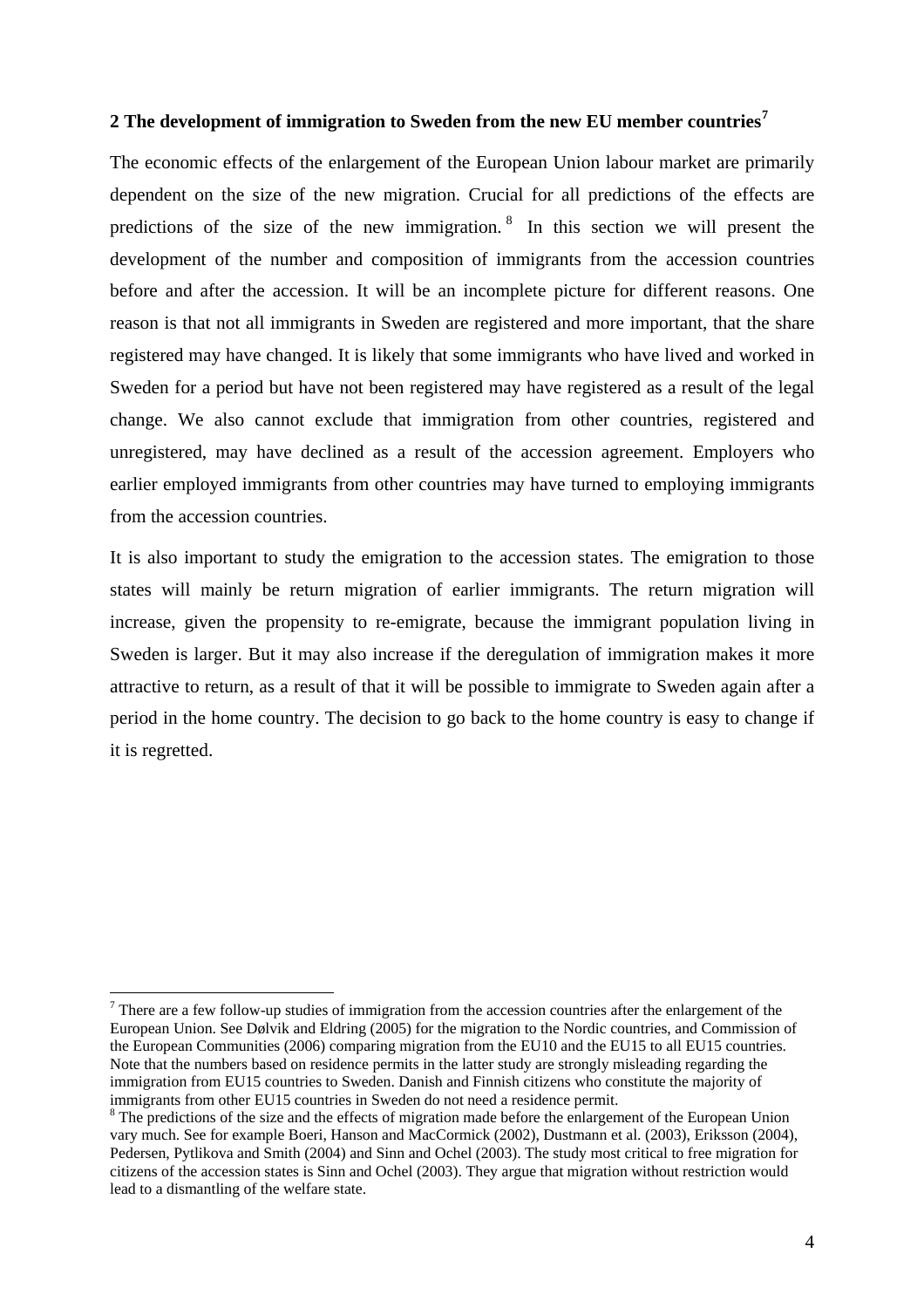|             | 2000           |                |        |                |      |     |      |                |      |     |      |      |                |      |
|-------------|----------------|----------------|--------|----------------|------|-----|------|----------------|------|-----|------|------|----------------|------|
| Country     | 2000           |                | 2001   |                | 2002 |     | 2003 |                | 2004 |     | 2005 |      | 2006           |      |
|             | Im             | Em             | Im     | Em             | Im   | Em  | Im   | Em             | Im   | Em  | Im   | Em   | Im             | Em   |
| Czech R.    |                |                |        |                |      |     |      |                |      |     |      |      |                |      |
| Men         | 50             | 50             | 64     | 39             | 86   | 40  | 69   | 48             | 61   | 55  | 71   | 66   | 109            | 62   |
| Women       | 65             | 24             | 66     | 33             | 65   | 28  | 54   | 29             | 59   | 46  | 62   | 53   | 100            | 50   |
| Cyprus      |                |                |        |                |      |     |      |                |      |     |      |      |                |      |
| Men         | 15             | 31             | 19     | 23             | 25   | 31  | 23   | 22             | 32   | 34  | 21   | 39   | 46             | 39   |
| Women       | 14             | 31             | 13     | 16             | 34   | 33  | 21   | 32             | 23   | 26  | 19   | 42   | 31             | 33   |
| Estonia     |                |                |        |                |      |     |      |                |      |     |      |      |                |      |
| Men         | 98             | 46             | 97     | 36             | 109  | 43  | 88   | 56             | 155  | 69  | 161  | 88   | 193            | 91   |
| Women       | 218            | 22             | 215    | 17             | 236  | 40  | 223  | 43             | 266  | 56  | 263  | 77   | 273            | 68   |
| Hungary     |                |                |        |                |      |     |      |                |      |     |      |      |                |      |
| Men         | 95             | 93             | 96     | 69             | 123  | 71  | 105  | 63             | 113  | 88  | 144  | 91   | 284            | 104  |
| Women       | 111            | 62             | 110    | 65             | 151  | 69  | 139  | 64             | 154  | 85  | 178  | 90   | 237            | 85   |
| Latvia      |                |                |        |                |      |     |      |                |      |     |      |      |                |      |
| Men         | 64             | 21             | 74     | 31             | 63   | 25  | 57   | 33             | 70   | 29  | 98   | 28   | 167            | 50   |
| Women       | 139            | 10             | 114    | 9              | 126  | 21  | 125  | 25             | 148  | 19  | 151  | 21   | 203            | 33   |
| Lithuania   |                |                |        |                |      |     |      |                |      |     |      |      |                |      |
| Men         | 54             | 14             | 75     | 39             | 85   | 18  | 73   | 22             | 191  | 21  | 356  | 16   | 436            | 39   |
| Women       | 101            | 10             | 143    | 11             | 176  | 5   | 159  | 16             | 253  | 19  | 353  | 10   | 453            | 32   |
| Malta       |                |                |        |                |      |     |      |                |      |     |      |      |                |      |
| Men         | 5              | 21             | 13     | $\overline{9}$ | 15   | 32  | 19   | 10             | 12   | 20  | 13   | 17   | 19             | 45   |
| Women       | $\overline{4}$ | 16             | 6      | 8              | 14   | 17  | 14   | 9              | 14   | 12  | 13   | 14   | $\overline{7}$ | 19   |
| Poland      |                |                |        |                |      |     |      |                |      |     |      |      |                |      |
| Men         | 309            | 100            | 372    | 117            | 474  | 100 | 470  | 113            | 1163 | 161 | 1815 | 177  | 3474           | 219  |
| Women       | 471            | 99             | 536    | 100            | 712  | 90  | 664  | 103            | 1358 | 138 | 1701 | 173  | 2935           | 192  |
| Slovakia    |                |                |        |                |      |     |      |                |      |     |      |      |                |      |
| Men         | 29             | 7              | 29     | $\mathfrak s$  | 38   | 15  | 22   | 12             | 43   | 16  | 40   | 18   | 64             | 19   |
| Women       | 34             | 6              | 29     | 3              | 38   | 6   | 34   | 11             | 76   | 15  | 59   | 12   | 85             | 15   |
| Slovenia    |                |                |        |                |      |     |      |                |      |     |      |      |                |      |
| Men         | 7              | $\overline{7}$ | $\tau$ | $\tau$         | 6    | 11  | 10   | 6              | 23   | 9   | 22   | 11   | 36             | 29   |
| Women       | $\overline{7}$ | 10             | 17     | 10             | 8    | 13  | 12   | $\overline{4}$ | 18   | 7   | 19   | 10   | 26             | 24   |
| <b>EU10</b> | 1890           | 680            | 2095   | 647            | 2584 | 708 | 2381 | 721            | 4232 | 935 | 5559 | 1053 | 9198           | 1248 |
| Men         | 726            | 390            | 846    | 375            | 1024 | 386 | 936  | 385            | 1863 | 512 | 2741 | 551  | 4828           | 697  |
| Women       | 1164           | 290            | 1249   | 272            | 1560 | 322 | 1455 | 336            | 2369 | 423 | 2818 | 502  | 4370           | 551  |
|             |                |                |        |                |      |     |      |                |      |     |      |      |                |      |

Table 1. Immigrants and emigrants according to country of origin and destination in 2000- 2006

Note. Im  $=$  immigrants,  $Em =$  emigrants.

Source: Statistics Sweden.

We will first look at the flows of immigrants and emigrants from the ten accession countries in the period 2000-2006. See Table 1. We will underline some of the main results.

• The total numbers show that there is an increase of immigration during the first years of the decade but a much higher increase in 2004, 2005 and especially 2006. That the increase continues in 2005 and especially 2006 is an indication that it is not only a result of higher registration, i.e. a registration effect, but a real increase. The immigration from the accession countries is still only a small part of the total immigration to Sweden however.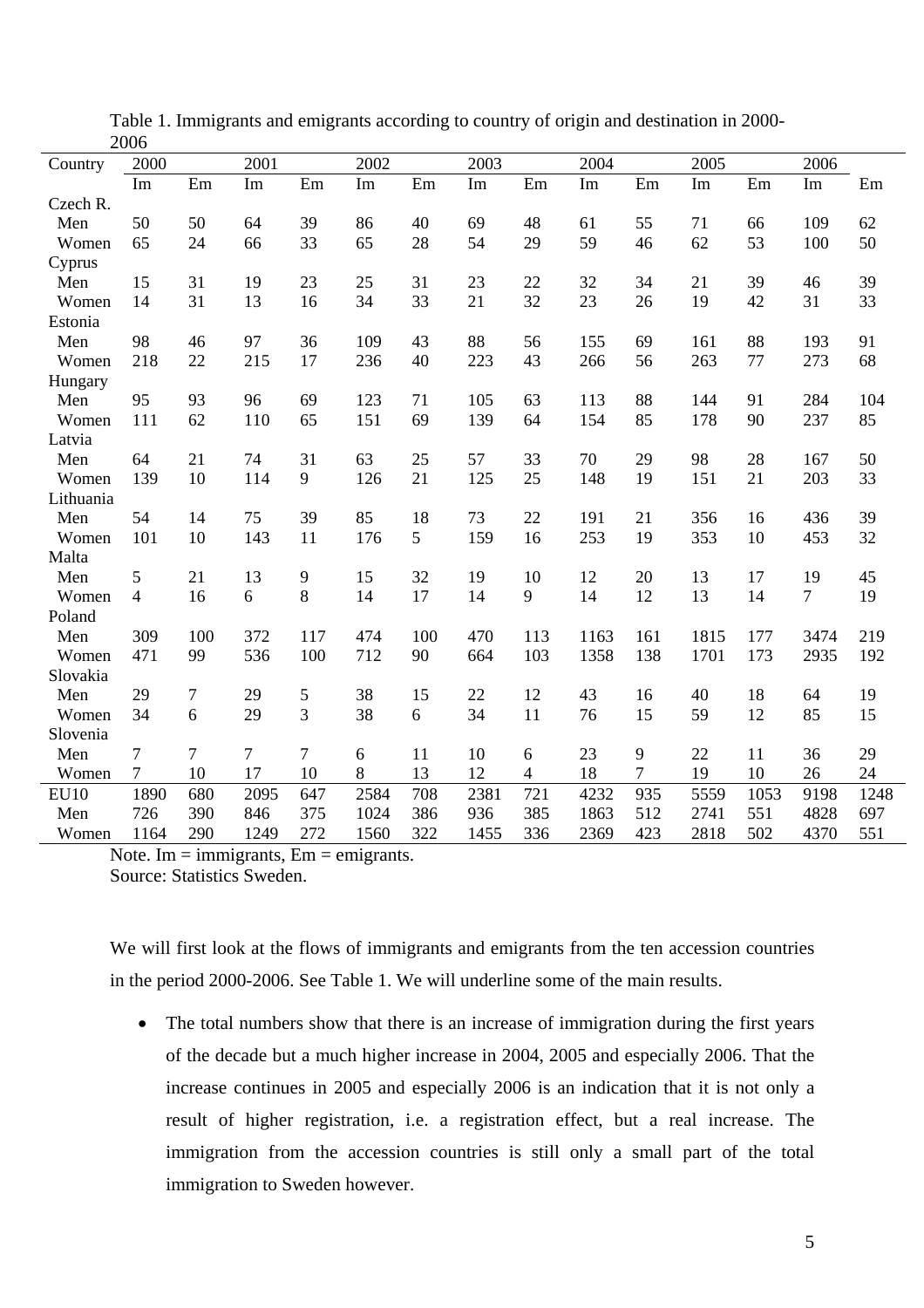- The emigration to the accession countries is also increasing but it is much smaller than the immigration (Cyprus and Malta are the only exceptions). Net immigration is a large part of gross immigration.
- Women constituted the majority of the immigrants from the accession countries in all years of the period up to 2006. That at the same time most of the emigrants have been men indicates that male immigrants are returning to a higher extent. The immigration of men increased more than the immigration of women in 2004, 2005 and 2006, so that more men than women came to Sweden from the ten accession countries in 2006. This shift of the composition is a result of a large increase in male immigration from Poland.
- The immigrants to Sweden from the ten accession states are mainly from Poland which accounts for more than half of immigrants. The relative importance of immigration from Poland greatly increased in 2004, 2005 and 2006. Poland is the largest of the accession countries and a neighbour to Sweden on the other side of the Baltic Sea.<sup>[9](#page-5-0)</sup> Besides Poland, the immigration is largest from the Baltic states, especially Lithuania.

The immigration has increased considerably from the accession states, especially from Poland, but it is still small compared to the total immigration and the size of the Swedish labour market. Why is this so? One explanation may be that there have been few job vacancies available for newly arrived immigrants. The Swedish unemployment rate is low compared to that in several other European countries and it is presently declining, but the job growth has been low and the job vacancies few. The employment growth is at present (2007) very high in Sweden. This may lead to an increase of labour migration from the EU10 countries. Another explanation to the low immigration may be that the propensity to emigrate has been lower than many expected in the accession states. A interview survey of migration intentions in the Baltic states carried out a few years before the accession date shows that the willingness to move abroad was not very high and also that only a few had the Nordic countries (including Sweden) as the preferred destination.<sup>[10](#page-5-1)</sup> A third explanation is that those migrating have

<span id="page-5-0"></span><sup>&</sup>lt;sup>9</sup> Poland with a fast growing and changing economy is not only a country of origin for international migration but also a country of destination for especially people coming from some of the successor states to Soviet Union. See Igliska (2005) and also Igliska et al. (2005). A comparison with the migration statistics of other countries for the same migration flows indicates that international migration is probably much under-estimated in Polish statistics.

<span id="page-5-1"></span> $10$  See Brunoskis, Djuve and Haualand (2003).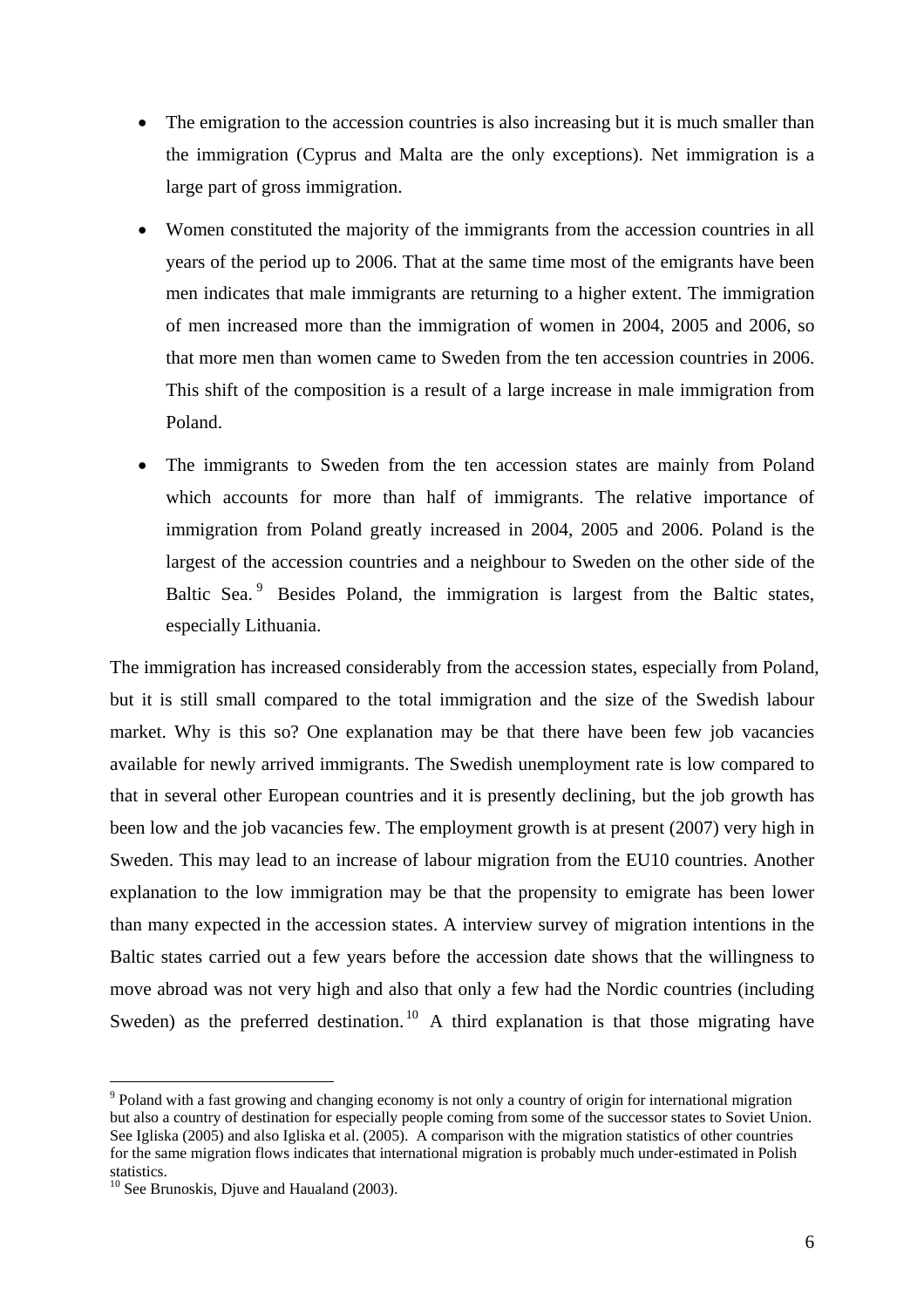chosen Ireland and the UK instead of Sweden due to easier access to the labour market in those countries and not least that English is the language of those two countries.

#### **3 The new immigrants and the labour market**

We will now turn to the immigrants from the accession countries and their position on the Swedish labour market. We will start with those who arrived in the period from 2003 to 2006 and who have been granted residence permits or been registered by Migrationsverket (the Swedish Migration Board). Following as an EU-directive a residence permit is not necessary for EU-country citizens from April 30, 2006, but immigrants from EU-countries (except Denmark and Finland) still have to register at Migrationsverket. The legal change also means that residence permits do have to be prolonged.

Table 2 gives some basic information. We have included the four countries of origin with most immigrants and the aggregate information for all coming from the ten accession states and as a comparison those coming from the twelve old member states (according to the rules of the common Nordic labour market, citizens from Denmark and Finland do not need a residence permit). The number of residence permits for citizens from the ten accession states increased in 2004, 2005 and 2006. The increase is large for the categories employers and consults which may include self-employed people, for example in the building sector. But also the number of residence permits granted to students is increasing, and even more those to relatives of people living in Sweden.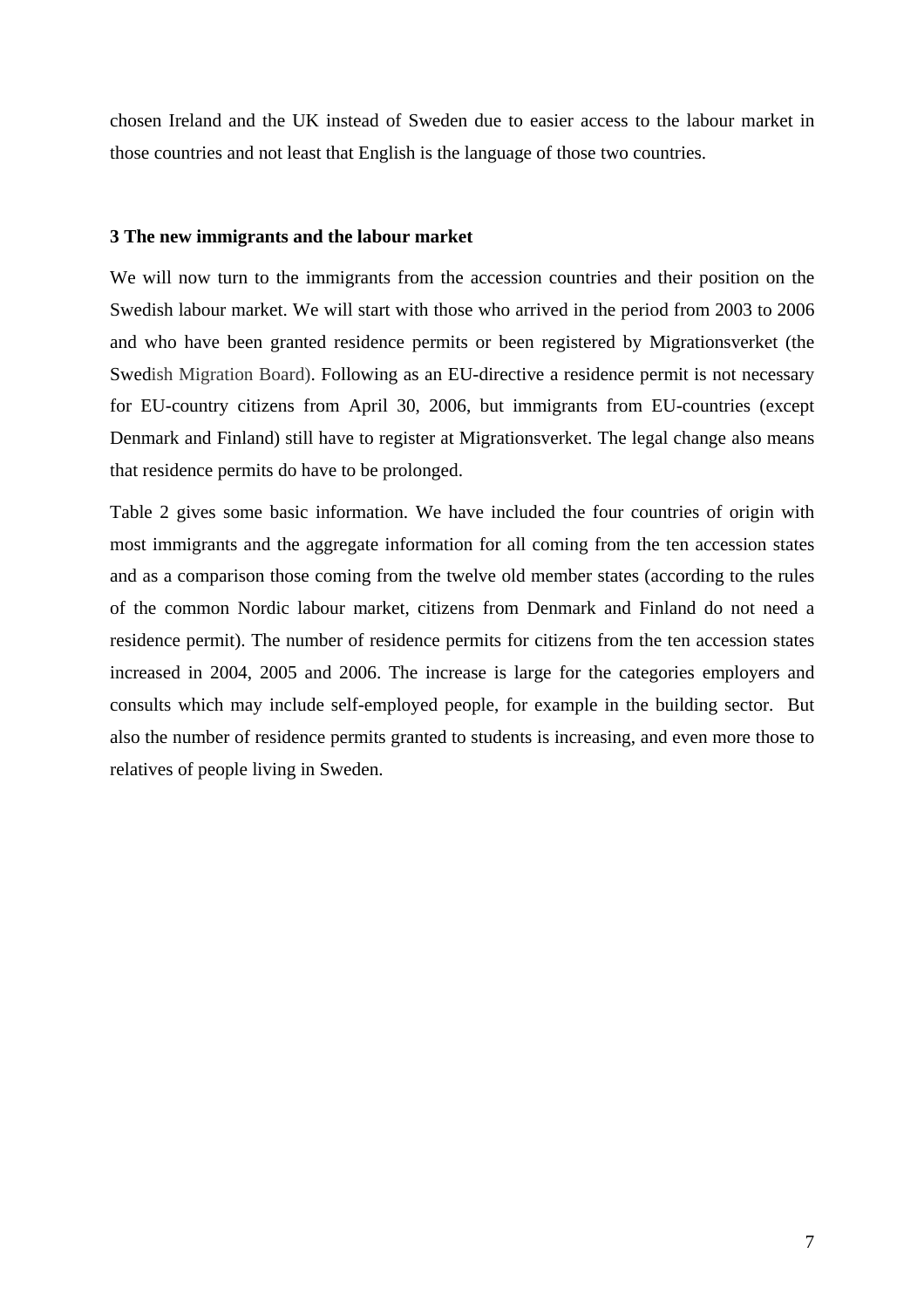| Year | Countries        |           |                  |                  |          | Reasons for granting the residence permit |               |       |
|------|------------------|-----------|------------------|------------------|----------|-------------------------------------------|---------------|-------|
|      |                  | Employees | Employers        | Consults         | Students | Relatives                                 | Prolongations | All   |
| 2003 | Poland           | 2134      | 1                | $\boldsymbol{0}$ | 320      | 201                                       | 771           | 3427  |
|      | Estonia          | 363       | $\boldsymbol{0}$ | $\boldsymbol{0}$ | 57       | 53                                        | 178           | 651   |
|      | Latvia           | 213       | $\boldsymbol{0}$ | $\boldsymbol{0}$ | 36       | 43                                        | 87            | 379   |
|      | Lithuania        | 404       | $\boldsymbol{0}$ | $\Omega$         | 70       | 33                                        | 220           | 727   |
|      | <b>EU10</b>      | 3774      | 1                | $\Omega$         | 577      | 414                                       | 1551          | 6317  |
|      | EU12             | 2788      | 131              | 334              | 2813     | 2484                                      | 953           | 9503  |
| 2004 | Poland           | 3156      | 99               | 141              | 244      | 1038                                      | 278           | 4956  |
|      | Estonia          | 383       | 5                | 26               | 122      | 160                                       | 44            | 740   |
|      | Latvia           | 278       | 13               | 13               | 74       | 68                                        | 44            | 490   |
|      | Lithuania        | 872       | 14               | 11               | 139      | 193                                       | 90            | 1319  |
|      | <b>EU10</b>      | 5151      | 136              | 209              | 750      | 1694                                      | 547           | 8487  |
|      | EU12             | 2570      | 140              | 312              | 3007     | 2587                                      | 904           | 9520  |
| 2005 | Poland           | 2810      | 251              | 194              | 281      | 1498                                      | 493           | 5527  |
|      | Estonia          | 320       | 12               | 14               | 91       | 83                                        | 89            | 609   |
|      | Latvia           | 207       | 8                | 18               | 75       | 72                                        | 66            | 446   |
|      | Lithuania        | 756       | 27               | 13               | 129      | 252                                       | 117           | 1294  |
|      | EU10             | 4477      | 321              | 408              | 815      | 2120                                      | 871           | 9012  |
|      | <b>EU12</b>      | 2893      | 197              | 315              | 3042     | 2254                                      | 814           | 9515  |
| 2006 | Poland           | 3927      | 226              | 355              | 265      | 2159                                      |               | 6932  |
|      | Estonia          | 315       | 12               | 19               | 82       | 87                                        |               | 515   |
|      | Latvia           | 226       | 8                | 19               | 69       | 87                                        |               | 409   |
|      | Lithuania        | 720       | 19               | 5                | 88       | 294                                       |               | 1126  |
|      | <b>EU10</b>      | 5718      | 275              | 486              | 681      | 2888                                      |               | 10058 |
|      | EU <sub>12</sub> | 3264      | 4133             | 185              | 2737     | 2507                                      |               | 8876  |

Table 2. Residence permits (from 2006 registrations) for citizens from the new EU countries in 2003-2006 according to the EES agreement

Note. Reasons for granting a permit are up to May 2004 estimated for those coming from the accession states.

Source: Migrationsverket (Swedish Migration Board).

1

The next step is look at the labour market situation of the new migrants. This is however not easy to do. The statistical data bases with information on the labour market which cover the period after the accession of the ten member states are surveys, mainly the labour force surveys, and the samples are not large enough to be of any use for a study of the new migrants.

We have instead used data containing information on all the population living in Sweden. The latest year for which this data set is available is 2004. This means that we do not have any information for immigrants arriving in 2005 and 2006.<sup>[11](#page-7-0)</sup> A further problem is that even if the population included are those who are registered as living in Sweden in the end of the year (for those coming from the accession states the criterion is that they have a residence permit

<span id="page-7-0"></span><sup>&</sup>lt;sup>11</sup> We will later in this month (April 2007), get new dataset containing information also for 2005 with additional information regarding income, employment etc.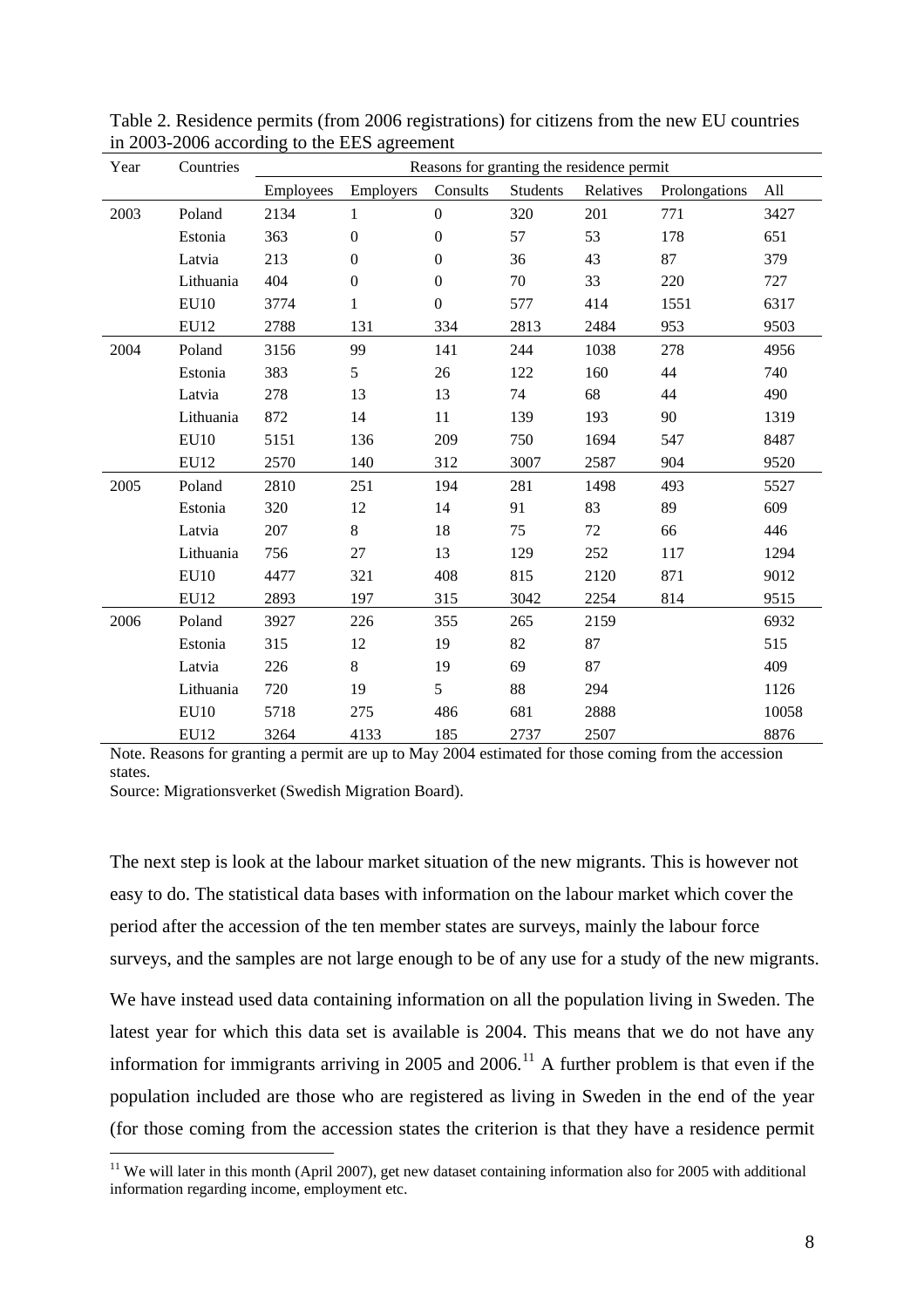and are registered as living in Sweden December 31), the employment information is for November. It means that the data set is not including information if people are employed or not for those who have arrived in December (and maybe also in November) of the year studied, only that they have arrived and are living in Sweden in the end of the year. In practice we do not have any information on the labour market situation for the majority of those who have arrived after the enlargement of the EU. What we can do and have done is to look at the labour market situation for people who were born in one of ten accession countries and were living in Sweden at the end of 2003 and 2004, respectively.

We will start with the employment rates for those who were born in the ten accession countries and as a comparison the corresponding information for Sweden. See Table 3.

| $\frac{1}{2}$ and $\frac{1}{2}$ and $\frac{1}{2}$ and $\frac{1}{2}$ and $\frac{1}{2}$ and $\frac{1}{2}$<br>Country |      | 2003  |      |      | 2004  |      |
|--------------------------------------------------------------------------------------------------------------------|------|-------|------|------|-------|------|
|                                                                                                                    | Men  | Women | All  | Men  | Women | All  |
| Czech R.                                                                                                           | 55.8 | 38.6  | 45.3 | 60.1 | 41.3  | 48.5 |
| Czechoslovakia                                                                                                     | 64.7 | 65.1  | 64.9 | 64.1 | 65.8  | 65.0 |
| Estonia                                                                                                            | 55.5 | 53.2  | 54.0 | 54.5 | 53.8  | 54.0 |
| Hungary                                                                                                            | 58.5 | 58.6  | 58.6 | 59.0 | 57.1  | 58.0 |
| Latvia                                                                                                             | 44.6 | 46.3  | 45.8 | 46.4 | 46.7  | 46.6 |
| Lithuania                                                                                                          | 47.4 | 46.4  | 46.7 | 50.5 | 47.6  | 48.4 |
| Malta                                                                                                              | 51.0 | 50.0  | 50.5 | 56.0 | 46.7  | 51.6 |
| Poland                                                                                                             | 59.4 | 59.9  | 59.7 | 59.9 | 58.8  | 59.2 |
| Slovakia                                                                                                           | 47.0 | 43.7  | 44.8 | 46.7 | 40.7  | 42.8 |
| Slovenia                                                                                                           | 62.8 | 54.2  | 58.4 | 64.2 | 52.6  | 58.3 |
| EU10                                                                                                               | 58.9 | 58.6  | 58.7 | 59.2 | 57.7  | 58.2 |
| Sweden                                                                                                             | 76.0 | 73.6  | 74.8 | 75.9 | 72.9  | 74.5 |

Table 3. Employment rate in September among those aged 16-64 according to country of origin among those living in Sweden in the end of 2003 and 2004

Note. As those who immigrated to Sweden in December cannot have been employed in Sweden in September the same year the employment rates for the immigrants are underestimated. There are immigrants who have arrived from the areas of the present states Estonia, Latvia, Lithuania and Slovenia who are registered as immigrants from Soviet Union and Yugoslavia. It is not been possible to separate those from others registered as immigrants from Soviet Union and Yugoslavia.

Source: The SIEPS database constructed for this study based on individual register data from Statistics Sweden and the Swedish Migration Board.

The employment rates for those from the accession states are about the same in both 2003 and 2004 and in both years considerably lower than for people born in Sweden (but larger than for refugee immigrants according to information from the labour force surveys<sup>[12](#page-8-0)</sup>). A closer look

<span id="page-8-0"></span> $12$  Commission of European Communities (2006) gives information on employment rates based on Labour Force Surveys for 2004 and 2005. For citizens from the EU10 the employment rate was 62 per cent in 2004 in Sweden. This is slightly higher value than that shown in Table 3. There are two main explanations for a difference. One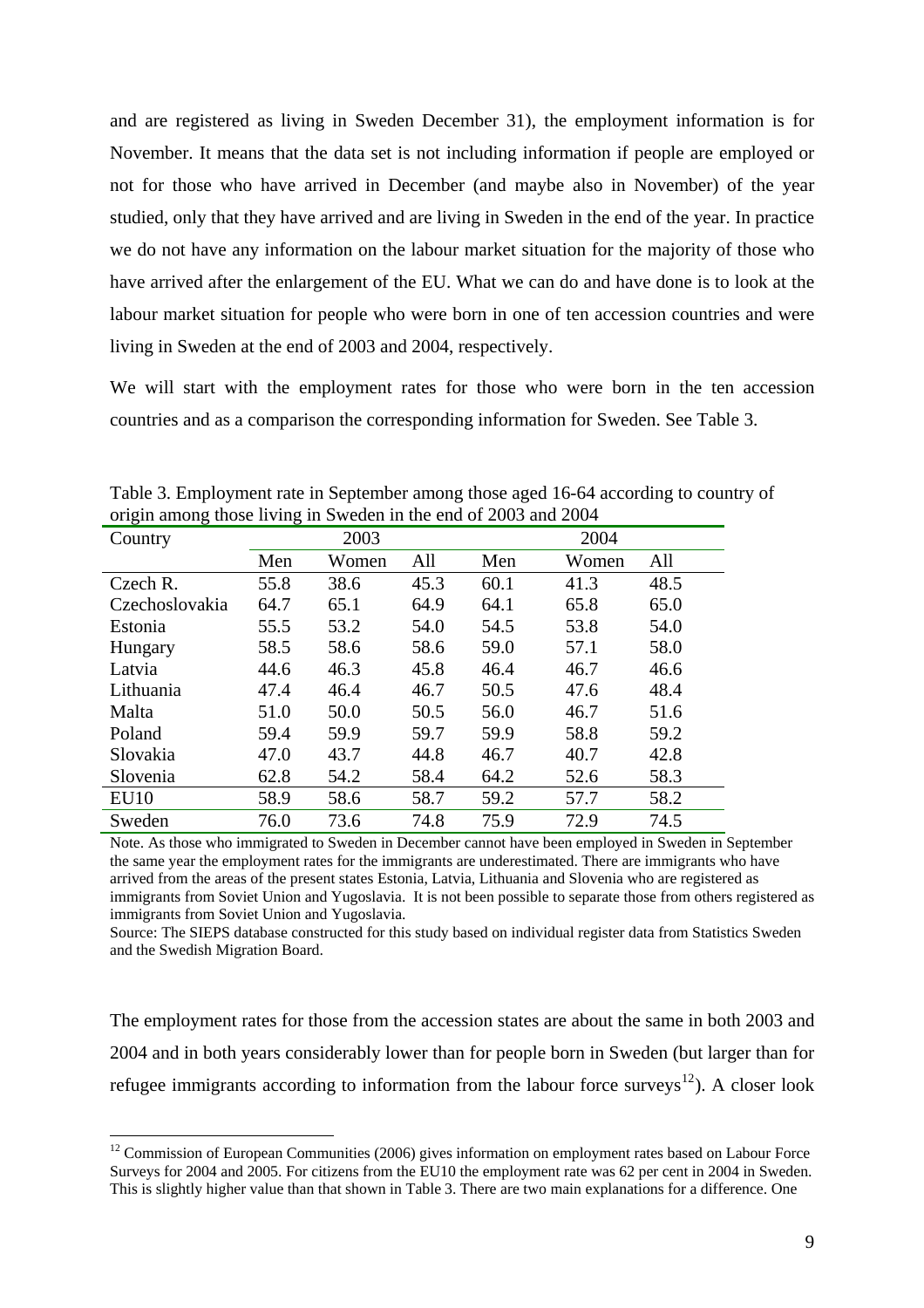behind the figures shows that among those not employed who are from the accession states, many do not have any income, not even an income from the income transfer programs (unemployment benefits, sickness benefits, pensions etc.). This category may hide several different groups. The first one, and a not very large group, consists of those who have immigrated to Sweden in October-December and who could not have worked in Sweden in September the same year (it will be possible to exclude this group in a revised estimation). The second one consists of immigrants who have (re)emigrated without notifying the tax authorities about it and that the registration of emigration is delayed due to that. There are some studies of this group showing that quite a few immigrants have returned without registering.[13](#page-9-0) We do not know the size of this group for those coming from the ten accession countries. A third group consists of students (on the secondary level and in higher education) who do not combine studies with work. A fourth group are people who are not working and are supported by other family members, for example housewives. A fifth group consists of people who work in the unregistered part of the economy (the shadow economy). We do not have any estimates of the size of this group.

Even if the employment rate estimations have to be interpreted with care, information on working hours and wages for those employed do not have the same problem. In Table 4 information on working hours in September 2003 and 2004 are shown. There are only small differences between those born in Sweden and those born in the accession countries. There is a variation in working hours among the ten countries and between the two years which may be explained by that there are few observations so that outliers have a large influence.

explanation is that citizens of EU10 countries and people born in the EU10 countries are two different populations. Another explanation is that data collecting methods are different. In the labour force only those participating in the survey are included. Those who have left the country without registered it are by that not included. A problem with the labour force surveys is that those employed may be overrepresented among those answering, leading to a selection problem.<br><sup>13</sup> See for example Edner and Johansson (2006). Statistics Sweden has also made estimates of the share of

<span id="page-9-0"></span>different groups who have emigrated but who still are registered as living in Sweden. The shares are varying much between different groups and are over 10 per cent for some groups. We do not know the how the share varies with length of stay in Sweden.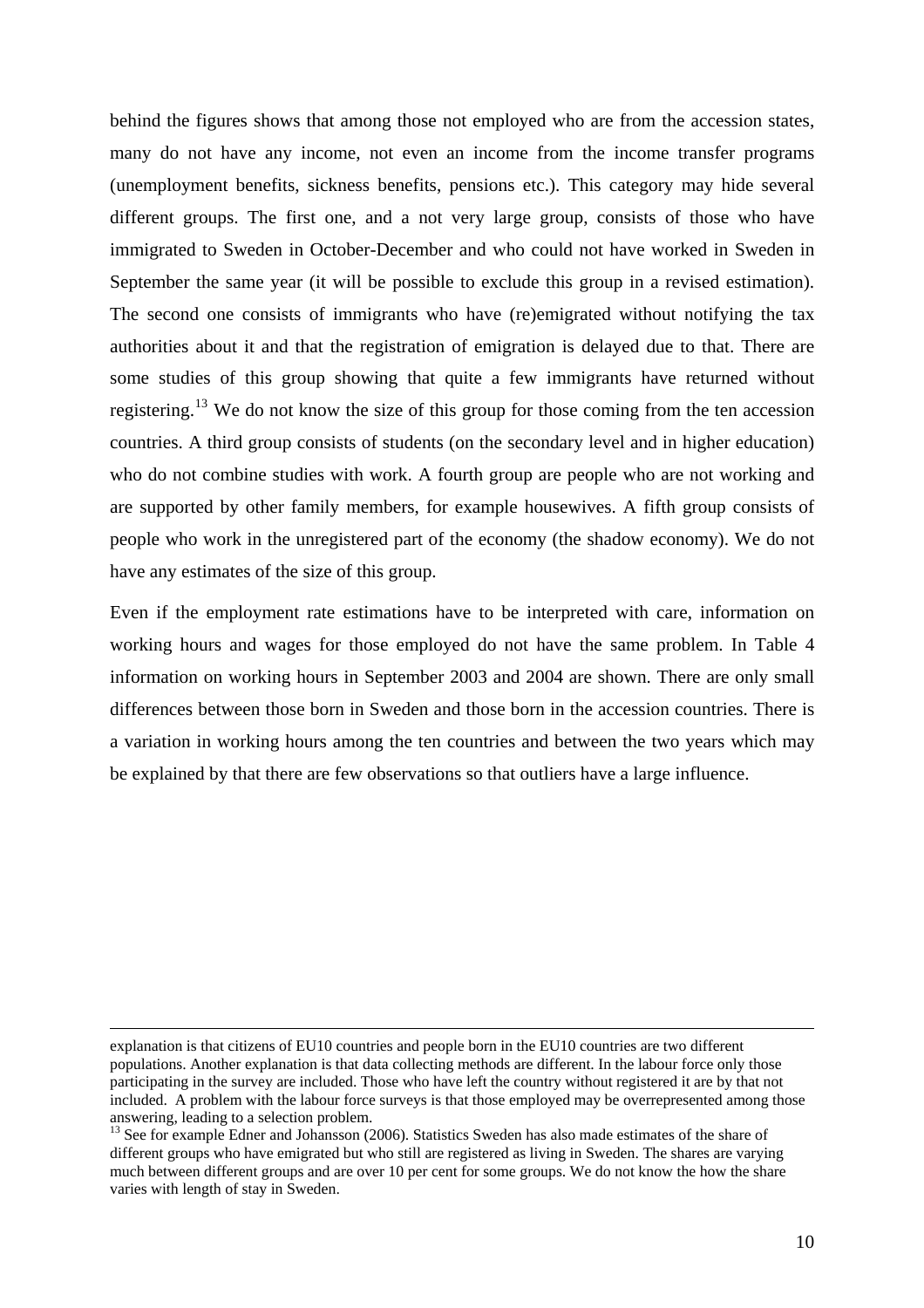| Country        | 2005  |       |       |  |  |  |  |
|----------------|-------|-------|-------|--|--|--|--|
|                | Men   | Women | All   |  |  |  |  |
| Czech R.       | 137,2 | 129.1 | 132.6 |  |  |  |  |
| Czechoslovakia | 135.4 | 116.9 | 124.0 |  |  |  |  |
| Cyprus         | 136.8 | 105.7 | 121.1 |  |  |  |  |
| Estonia        | 138.5 | 119.8 | 124.9 |  |  |  |  |
| Hungary        | 137.8 | 123.1 | 129.0 |  |  |  |  |
| Latvia         | 139.9 | 114.7 | 120.4 |  |  |  |  |
| Lithuania      | 146.4 | 105.1 | 115.  |  |  |  |  |
| Malta          | 167.6 | 139.5 | 153.0 |  |  |  |  |
| Poland         | 138.5 | 118.2 | 123.6 |  |  |  |  |
| Slovakia       | 140.0 | 101.9 | 116.9 |  |  |  |  |
| Slovenia       | 134.1 | 112.3 | 122.2 |  |  |  |  |
| <b>EU10</b>    | 138.1 | 118.5 | 124.4 |  |  |  |  |
| Sweden         | 141.8 | 116.7 | 127.4 |  |  |  |  |

Table 4. Working hours in September among those aged 16-64 according to country or origin in September 2005

Notes. Only those employed are included. There are immigrants who have arrived from the areas of the present states Estonia, Latvia, Lithuania and Slovenia who are registered as immigrants from Soviet Union and Yugoslavia. It is not been possible to separate those from others registered as immigrants from Soviet Union and Yugoslavia.

Source: The SIEPS database constructed for this study based on individual register data from Statistics Sweden and the Swedish Migration Board.

Table 5 shows the monthly average wage (recalculated to full-time monthly wage for those not working full-time) for people who were born in the ten accession states and in Sweden. The average monthly wage is slightly lower for those born in the accession states than in Sweden. The difference is very small, only a little more than one per cent. Also here there are differences between those coming from different countries, and also here it should be stressed that some groups contain only a small number of individuals. There are differences in the composition according to age and education which may contribute to explain the differences. We will look at the educational distribution and after that report from some results from estimations of Mincer equation.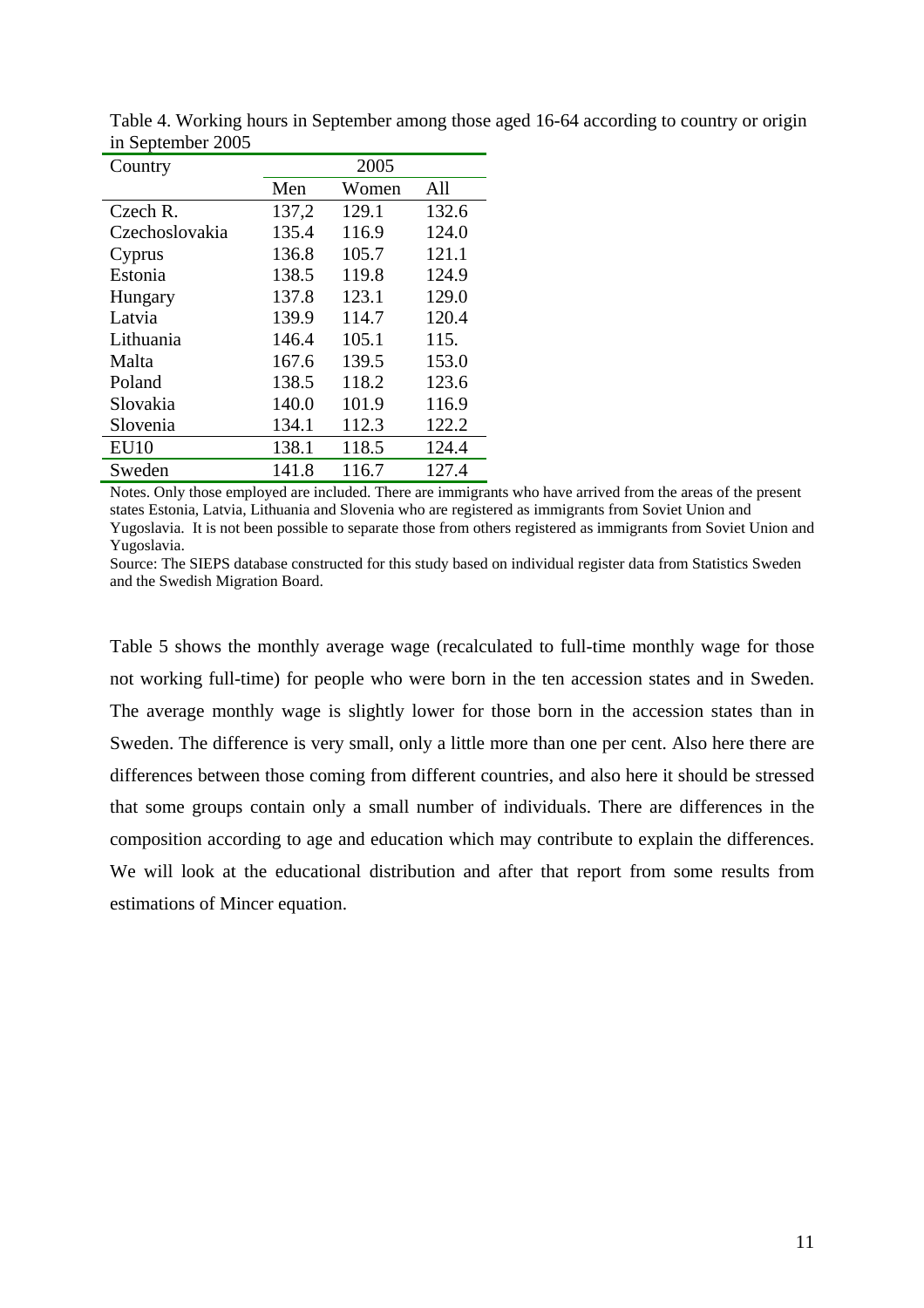| Country        |      | 2005  |      |
|----------------|------|-------|------|
|                | Men  | Women | All  |
| Czech R.       | 25.2 | 21.5  | 23.2 |
| Czechoslovakia | 31.1 | 23.6  | 26.5 |
| Cyprus         | 27.1 | 18.0  | 22.4 |
| Estonia        | 27.6 | 20.8  | 22.8 |
| Hungary        | 27.2 | 21.9  | 24.0 |
| Latvia         | 27.5 | 21.4  | 22.9 |
| Lithuania      | 25.3 | 19.5  | 21.1 |
| Malta          | 24.3 | 18.7  | 21.4 |
| Poland         | 26.6 | 21.0  | 22.5 |
| Slovakia       | 32.5 | 23.1  | 27.0 |
| Slovenia       | 25.5 | 19.5  | 22.2 |
| <b>EU10</b>    | 27.3 | 21.2  | 23.1 |
| Sweden         | 26.9 | 20.7  | 23.4 |

Table 5. Monthly wage (for those working less than full-time the wage is recalculated to fulltime wage) among those aged 16-64 according to country or origin in September 2005; in thousands SEK

Notes. Only those employed are included. There are immigrants who have arrived from the areas of the present states Estonia, Latvia, Lithuania and Slovenia who are registered as immigrants from Soviet Union and Yugoslavia. It is not been possible to separate those from others registered as immigrants from Soviet Union and Yugoslavia.

Source: The SIEPS database constructed for this study based on individual register data from Statistics Sweden and the Swedish Migration Board.

| Country        |                |                |    |   | Education |                |    |     |
|----------------|----------------|----------------|----|---|-----------|----------------|----|-----|
|                |                | $\overline{2}$ | 3  | 4 | 5         | 6              | 9  | All |
| Czech R.       | $\overline{2}$ | 4              | 28 | 5 | 36        | 5              | 18 | 100 |
| Czechoslovakia | 4              | 8              | 44 | 7 | 33        | 3              | 1  | 100 |
| Cyprus         | 10             | 12             | 45 | 5 | 20        | ı              | 7  | 100 |
| Estonia        | 5              | 9              | 31 | 6 | 37        | 3              | 9  | 100 |
| Hungary        | 6              | 7              | 49 | 6 | 26        | $\overline{2}$ | 3  | 100 |
| Latvia         | 2              | 8              | 22 | 6 | 42        | 5              | 15 | 100 |
| Lithuania      |                | 5              | 16 | 5 | 45        | 7              | 21 | 100 |
| Malta          | 8              | 15             | 40 | 4 | 21        |                | 11 | 100 |
| Poland         | 4              | 9              | 44 | 6 | 30        | $\overline{2}$ | 6  | 100 |
| Slovakia       | 4              | 7              | 22 | 3 | 31        | 6              | 27 | 100 |
| Slovenia       | 12             | 11             | 49 | 4 | 17        |                | 5  | 100 |
| EU10           | 4              | 8              | 42 | 6 | 31        | $\overline{2}$ | 6  | 100 |
| Sweden         | 5              | 16             | 48 | 6 | 23        |                | 1  | 100 |

Table 6. Distribution of people born in one of the accession states and in Sweden according to education in 2004; per cent

Notes. Educational classification; 1 primary school less than 9 years, 2 primary school 9(10) years, 3 secondary school ,4 higher education less than two years, 5 higher education two years or more, 6 post-graduate education, 9 missing information

Source: The SIEPS database constructed for this study based on individual register data from Statistics Sweden and the Swedish Migration Board.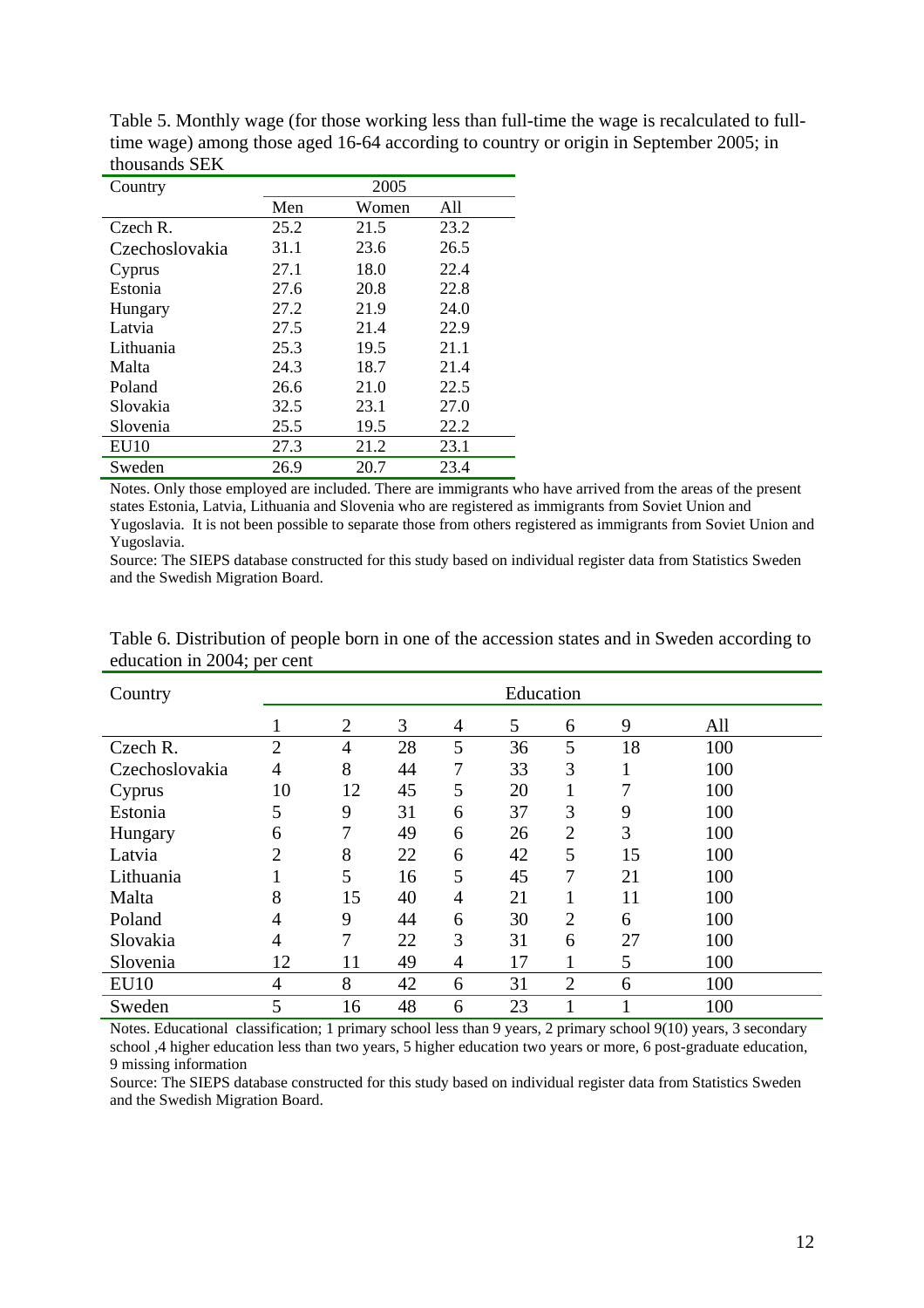Table 6 shows that the educational level is on the average higher among those coming from the accession states than for those born in Sweden. There are large variations between the different accession states. Note also that we are missing information for a larger share of the immigrants than for those born in Sweden. It is mainly for the newly arrived information on education is missing.

We have made estimations of Mincer equations with the logarithm of the monthly full-time wage as the dependent variable, and as independent variables age, age squared, woman, educational levels and either dummy variables for being an immigrant from the different EU10-countries or a dummy variable for coming from any of them. The result for the coefficient of the EU10-dummy is a negative value indicating a negative wage premium of about ten per cent (separate estimations for men and women have also been made, which indicate a slightly less negative value for immigrant women than for immigrant men). When dummies for the different countries are included in the estimations, the coefficients of all the dummies are negative (those born in Sweden is the reference group), but the value of the coefficient varies. It is lower in absolute terms for immigrants coming from countries from which many have staid for long periods in Sweden, which could be explained by that integration take time.

| Country        |                |                |                |                |                | Industry |    |    |    |    |                |     |
|----------------|----------------|----------------|----------------|----------------|----------------|----------|----|----|----|----|----------------|-----|
|                | $\overline{0}$ | 1              | $\overline{2}$ | 3              | 4              | 5        | 6  | 7  | 8  | 9  | 10             | All |
| Czech R.       | 8              | $\overline{0}$ | 20             | $\overline{0}$ | 1              | 10       | 9  | 15 | 23 | 11 | 3              | 100 |
| Czechoslovakia | $\overline{2}$ | $\overline{0}$ | 17             | 1              | $\overline{2}$ | 16       | 14 | 13 | 22 | 8  | 5              | 100 |
| Cyprus         | 4              | $\overline{0}$ | 12             | $\overline{0}$ | 3              | 17       | 12 | 17 | 16 | 17 | $\overline{4}$ | 100 |
| Estonia        | $\overline{2}$ | 1              | 11             | T              | 3              | 19       | 16 | 13 | 19 | 10 | 6              | 100 |
| Hungary        | $\overline{2}$ | $\overline{0}$ | 19             |                | 3              | 18       | 14 | 12 | 19 | 8  | $\overline{4}$ | 100 |
| Latvia         | $\overline{2}$ | 3              | 10             | ı              | 3              | 13       | 13 | 17 | 22 | 10 | 5              | 100 |
| Lithuania      | 3              | 11             | 10             | $\overline{0}$ | 3              | 12       | 13 | 16 | 24 | 7  | 3              | 100 |
| Malta          | $\overline{2}$ | $\overline{0}$ | 24             | $\overline{0}$ | $\overline{4}$ | 22       | 10 | 18 | 10 | 6  | $\overline{2}$ | 100 |
| Poland         | $\overline{2}$ | $\mathbf{1}$   | 16             | 1              | 3              | 17       | 14 | 11 | 24 | 8  | 4              | 100 |
| Slovakia       | $\overline{4}$ | 1              | 15             | $\overline{0}$ | 1              | 13       | 12 | 17 | 26 | 11 | $\overline{0}$ | 100 |
| Slovenia       |                | $\overline{0}$ | 34             | $\overline{0}$ | 5              | 16       | 11 | 8  | 14 | 6  | 3              | 100 |
| <b>EU10</b>    | $\overline{2}$ | 1              | 16             | 1              | 3              | 17       | 14 | 12 | 22 | 8  | 4              | 100 |
| Sweden         |                | $\overline{2}$ | 17             |                | 6              | 19       | 13 | 11 | 16 | 7  | 6              | 100 |

Table 7. Distribution of people born in one of the accession states and in Sweden according to industry in September 2004; per cent

Note: Industry classification; 0 not classified, 1 agriculture, forestry, fishing, 2 manufacturing, mining, 3 public utilities, 4 construction, 5 trade, communication, 6 financial services, business services, 7 education, 8 health care, 9 personal and cultural services, 10 public administration.

Source: The SIEPS database constructed for this study based on individual register data from Statistics Sweden and the Swedish Migration Board.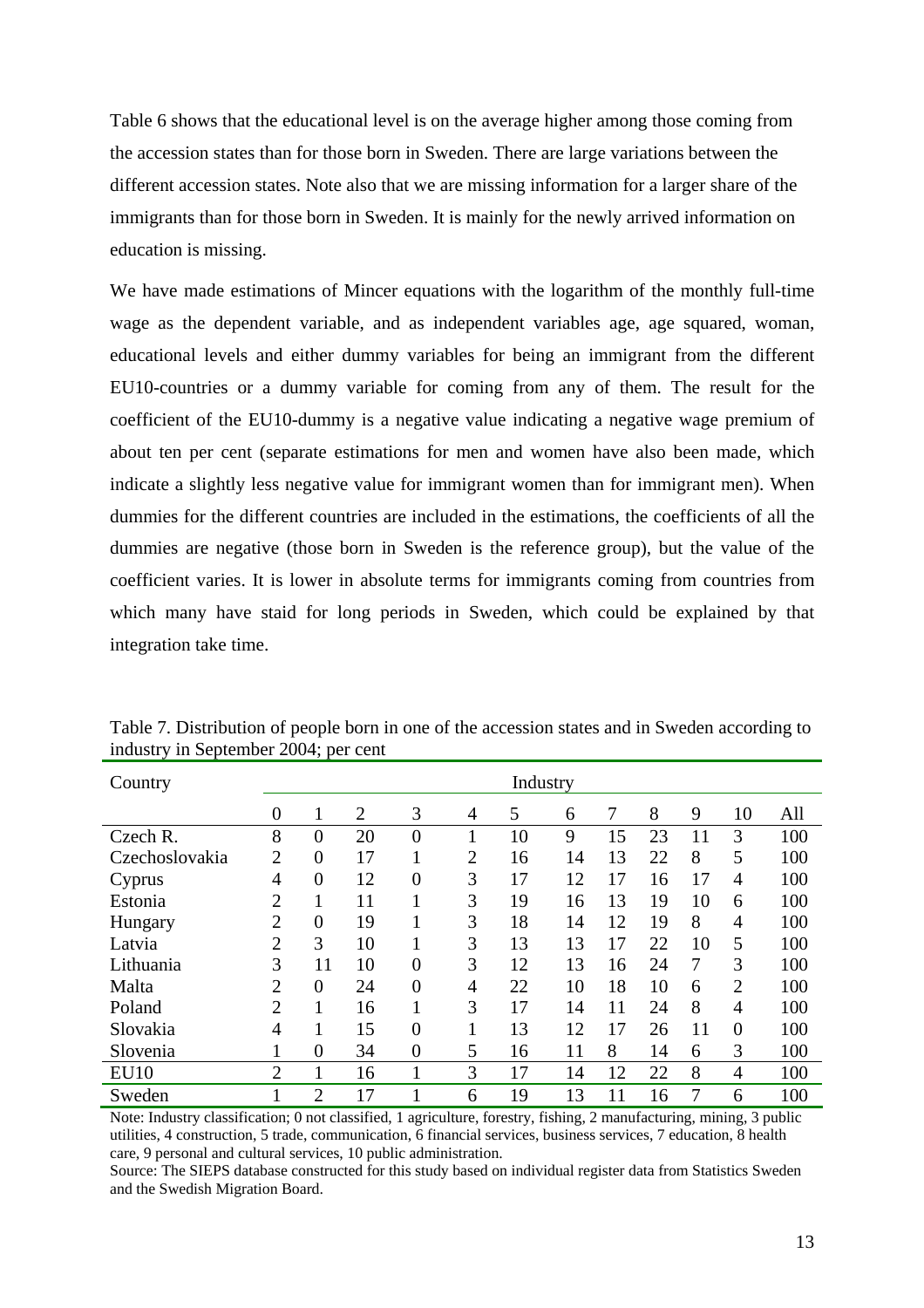Table 7 shows the industry distribution for those who were born in EU countries and as a comparison those who were born in Sweden. The distribution is very much differences. The main difference is that those coming from EU10 are overrepresented in the health care sector, a sector characterized of a high demand for labour. Those born in Sweden are overrepresented in construction and public administration.

We have estimated Mincer equations with the logarithm of the monthly full-time wage as the dependent variable, and as independent variables age, age squared, female, educational levels and either dummy variables for being an immigrant from the different EU10-countries or a dummy variable for coming from any of them (see Table 8).<sup>[14](#page-13-0)</sup> The result for the coefficient of the EU10-dummy is a negative value indicating a negative wage premium of about 3 per cent for women and 5 per cent for men. When dummies for the different countries are included in the estimations, the coefficients varies. They are negative in most but not all cases (those born in Sweden are the reference group). The coefficients are negative for groups with many recent arrivals – Poland and the Baltic states. The largest negative wage effect is found for immigrants from Lithuania.

<span id="page-13-0"></span><sup>&</sup>lt;sup>14</sup> In earlier versions we only had access to information on working hours for the private sector and due to that we could only include those working in that sector in the Mincer equation estimations. For this version we have also been able to include those working in the municipalities and the counties. This means that especially the number of women included in the estimations has increased very much as women are strongly overrepresented in this sector.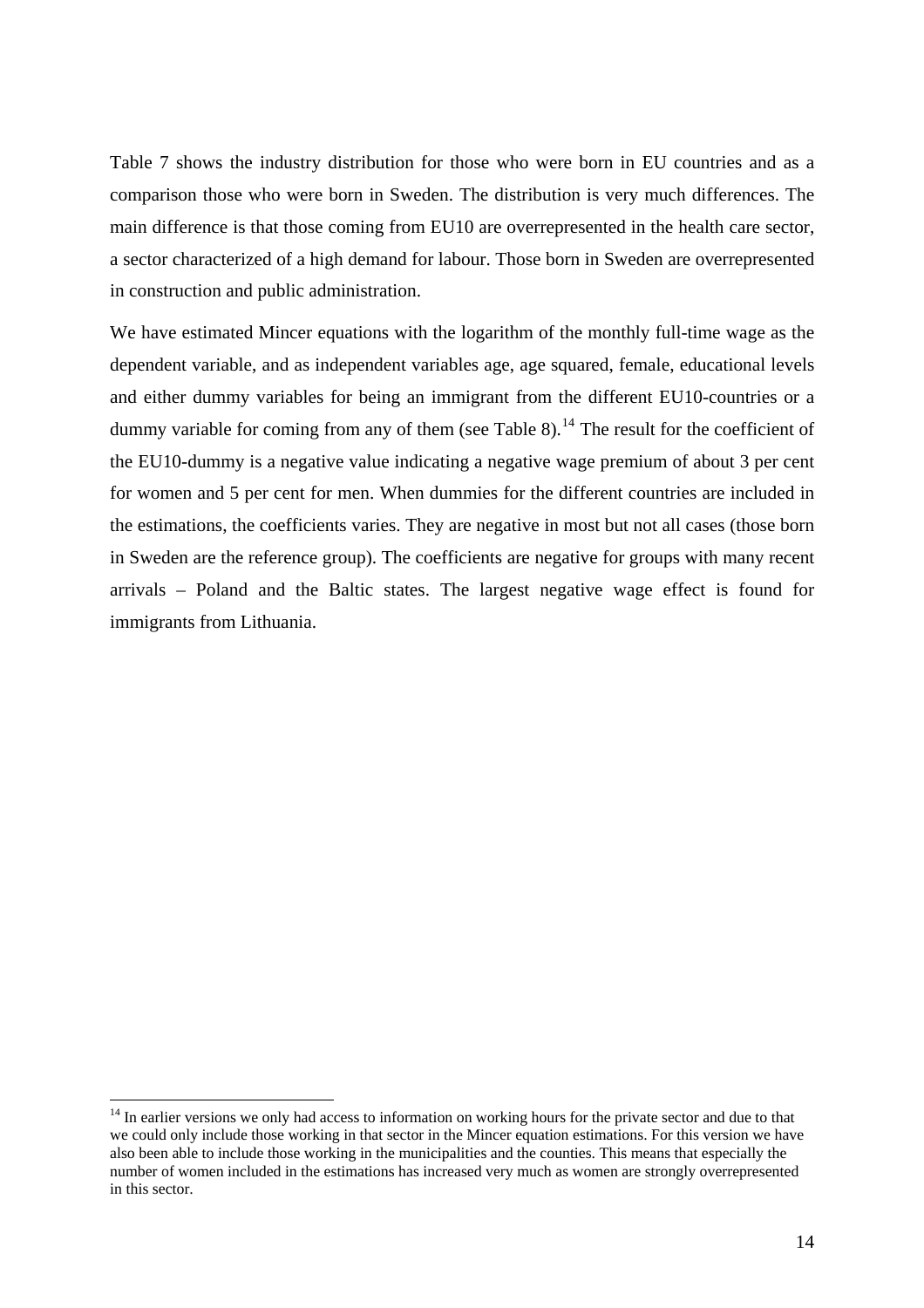|                  | Men        | Women      | All        | Men        | Women      | All        |
|------------------|------------|------------|------------|------------|------------|------------|
| Constant         | 9.023      | 9.234      | 9.248      | 9.024      | 9.235      | 9.248      |
|                  | (0.0042)   | (0.0029)   | (0.0025)   | (0.0042)   | (0.0029)   | (0.0025)   |
| Female           |            |            | $-0.209$   |            |            | $-0.209$   |
|                  |            |            | (00004)    |            |            | (0.0004)   |
| Age              | 0.0366     | 0.0217     | 0.0287     | 0.0367     | 0.0218     | 0.0287     |
|                  | (0.0002)   | (0.0001)   | (0.0001)   | (0.0002)   | (0.0001)   | (0.0001)   |
| Age squared      | $-0.00034$ | $-0.00021$ | $-0.00027$ | $-0.00035$ | $-0.00021$ | $-0.00027$ |
|                  | (0.000003) | (0.000002) | (0.000001) | (0.000003) | (0.000002) | (0.000001) |
| Primary school   | 0.069      | 0.062      | 0.064      | 0.069      | 0.062      | 0.064      |
| 9 or 10 years    | (0.0017)   | (0.0013)   | (0.0011)   | (0.0017)   | (0.0013)   | (0.0011)   |
| Secondary        | 0.143      | 0.0909     | 0.115      | 0.143      | 0.0919     | 0.115      |
| School           | (0.0015)   | (0.0011)   | (0.0009)   | (0.0015)   | (0.0011)   | (0.0009)   |
| Higher           | 0.324      | 0.231      | 0.284      | 0.323      | 0.231      | 0.284      |
| education less   | (0.0020)   | (0.0018)   | (0.0014)   | (0.0020)   | (0.0018)   | (0.0013)   |
| than two years   |            |            |            |            |            |            |
| Higher           | 0.363      | 0.295      | 0.326      | 0.363      | 0.295      | 0.326      |
| education two    | (0.0016)   | (0.0019)   | (0.0009)   | (0.0016)   | (0.0011)   | (0.0009)   |
| years or more    |            |            |            |            |            |            |
| Post graduate    | 0.569      | 0.566      | 0.562      | 0.569      | 0.566      | 0.562      |
| education        | (0.0030)   | (0.0036)   | (0.0023)   | (0.0049)   | (0.0037)   | (0.0023)   |
| Czech            |            |            |            | $-0.116$   | $-0.070$   | $-0.088$   |
| Republic         |            |            |            | (0.053)    | (0.028)    | (0.043)    |
| Czechoslovakia   |            |            |            | $-0.021$   | 0.034      | 0.019      |
|                  |            |            |            | (0.015)    | (0.009)    | (0.008)    |
| Cyprus           |            |            |            | $-0.073$   | $-0.092$   | $-0.081$   |
|                  |            |            |            | (0.038)    | (0.030)    | (0.024)    |
| Estonia          |            |            |            | $-0.062$   | $-0.055$   | $-0.055$   |
|                  |            |            |            | (0.018)    | (0.009)    | (0.008)    |
| Hungary          |            |            |            | $-0.054$   | $-0.017$   | $-0.032$   |
|                  |            |            |            | (0.009)    | (0.006)    | (0.005)    |
| Latvia           |            |            |            | $-0.100$   | $-0.073$   | $-0.079$   |
|                  |            |            |            | (0.029)    | (0.017)    | (0.015)    |
| Lithuania        |            |            |            | $-0.181$   | $-0.159$   | $-0.160$   |
|                  |            |            |            | (0.031)    | (0.015)    | (0.014)    |
| Malta            |            |            |            | 0.019      | $-0.080$   | $-0.034$   |
|                  |            |            |            | (0.060)    | (0.023)    | (0.032)    |
| Poland           |            |            |            | $-0.061$   | $-0.036$   | $-0.047$   |
|                  |            |            |            | (0.006)    | (0.003)    | (0.003)    |
| Slovakia         |            |            |            | 0.097      | $-0.001$   | 0.042      |
|                  |            |            |            | (0.064)    | (0.047)    | (0.038)    |
| Slovenia         |            |            |            | $-0.014$   | $-0.055$   | $-0.037$   |
|                  |            |            |            | (0.031)    | (0.020)    | (0.018)    |
| EU <sub>10</sub> | $-0.054$   | $-0.032$   | $-0.041$   |            |            |            |
|                  | (0.005)    | (0.002)    | (0.005)    |            |            |            |
| R squared        | 0.220      | 0.238      | 0.296      | 0.220      | 0.238      | 0.297      |
| Number of        | 726113     | 927810     | 1653923    | 726113     | 927810     | 1653923    |
| observations     |            |            |            |            |            |            |

Table 8 Wage equation estimates with log monthly wage at full time work in 2005 as the dependent variable

Note. Standard errors within parentheses.

Source: The SIEPS database constructed for this study based on individual register data from Statistics Sweden and the Swedish Migration Board.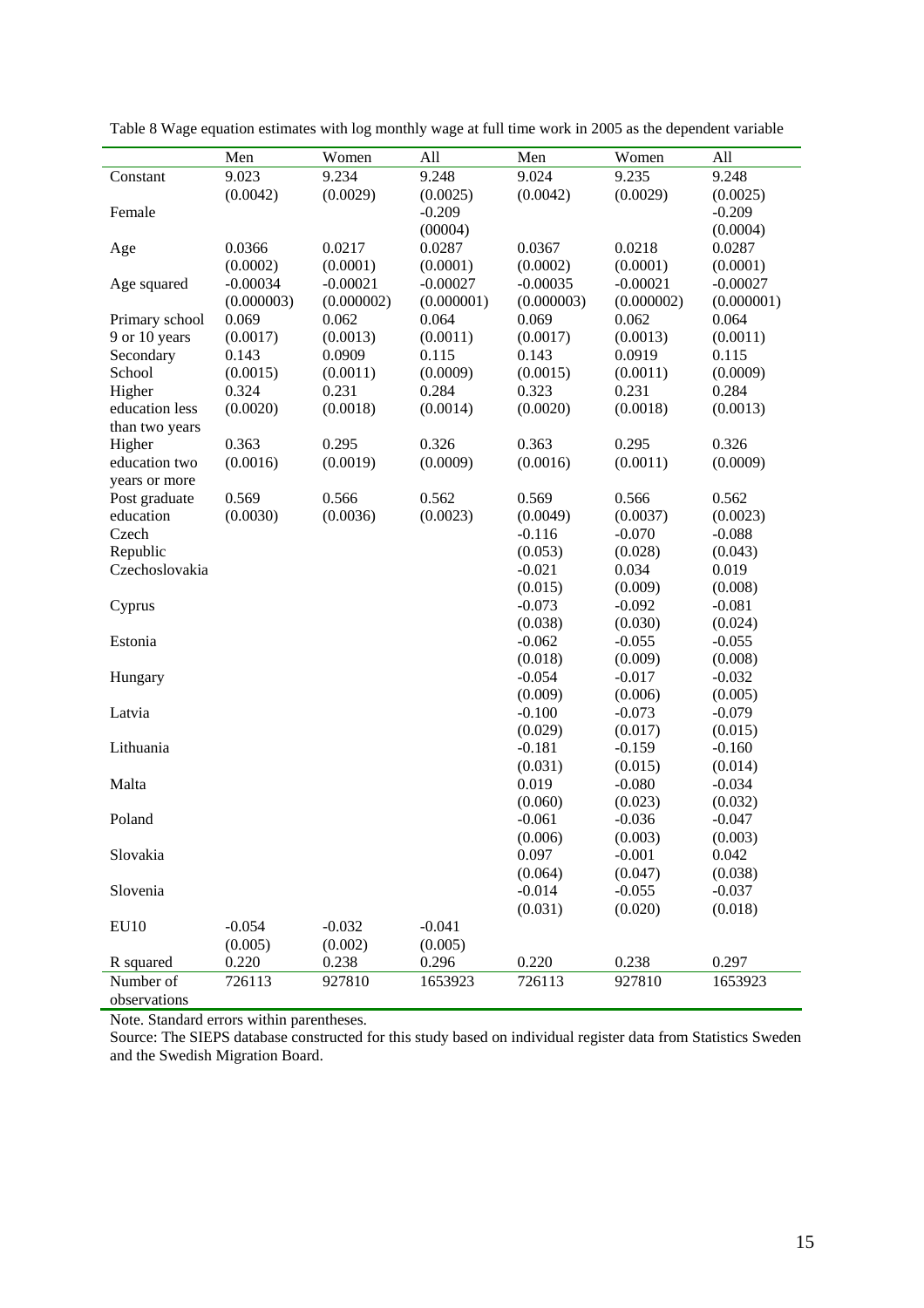We have re-estimated the equations with dummies for the period of arrival and get as expected that the earlier the immigrants have arrived the smaller is the wage disadvantage (see Table 9). For those who have arrived before 1970 there is no difference and for those who have arrived in the period 2000-05 the difference is 8 per cent for women and 12 per cent for men.

|                                      | Men             | Women           | All                  |
|--------------------------------------|-----------------|-----------------|----------------------|
| Constant                             | 9.021 (0.0042)  | 9.231 (0.0030)  | 9.245(0.0032)        |
| Female                               |                 |                 | $-0.209(0.0004)$     |
| Age                                  | 0.0367(0.0002)  | 0.0219(0.0001)  | 0.0288(0.0001)       |
| Age squared                          | $-0.00035$      | $-0.00021$      | $-0.00027(0.000001)$ |
|                                      | (0.000003)      | (0.000002)      |                      |
| Primary school 9 or 10 years         | 0.071(0.0017)   | 0.061(0.0013)   | 0.064(0.0011)        |
| Secondary School                     | 0.145(0.0015)   | 0.090(0.0011)   | 0.116(0.0009)        |
| Higher education less than two years | 0.325(0.0020)   | 0.231(0.0018)   | 0.285(0.0014)        |
| Higher education two years or more   | 0.364(0.0016)   | 0.294(0.0011)   | 0.325(0.0010)        |
| Post graduate education              | 0.573(0.0030)   | 0.568(0.0037)   | 0.565(0.0023)        |
| Arrived before 1970                  | 0.011(0.012)    | 0.034(0.008)    | 0.024(0.007)         |
| Arrived from EU10 1970-74            | $-0.069(0.012)$ | 0.022(0.007)    | $-0.012(0.006)$      |
| Arrived from EU10 1975-79            | $-0.064(0.013)$ | $-0.019(0.006)$ | $-0.036(0.006)$      |
| Arrived from EU10 1980-84            | $-0.067(0.010)$ | $-0.003(0.005)$ | $-0.028(0.005)$      |
| Arrived from EU10 1985-89            | $-0.083(0.009)$ | $-0.046(0.005)$ | $-0.061(0.005)$      |
| Arrived from EU10 1990-94            | $-0.089(0.012)$ | $-0.085(0.005)$ | $-0.089(0.005)$      |
| Arrived from EU10 1995-99            | $-0.071(0.017)$ | $-0.097(0.008)$ | $-0.090(0.007)$      |
| Arrived from EU10 2000-05            | $-0.122(0.016)$ | $-0.085(0.010)$ | $-0.055(0.009)$      |
| R squared                            | 0.220           | 0.239           | 0.297                |
| Number of observations               | 725903          | 928354          | 1654257              |

Table 9. Wage equation estimates with log monthly wage at full time work in 2005 as the dependent variable and time of arrival to Sweden among the explanatory variables

Note. Standard errors within parentheses.

Source: The SIEPS database constructed for this study based on individual register data from Statistics Sweden and the Swedish Migration Board.

#### **4 Welfare magnet? Effects for the public sector of the new immigration**

As mentioned in the first section, the parts of the welfare states most discussed in connection with the expansion of the European Union are not very large items in the budget of the public sector. Nevertheless it may be of interest to follow up what has happened in the two areas most discussed: social assistance and support for family members (children) not living with the parent in Sweden but in another European Union country.

In Table 10 and 11 the number of applications for social assistance in 2003 and 2004 granted to people who are citizens in one of the ten accession states or were born in one of those states, respectively, are shown. The tables show that there is in practice not any increase in the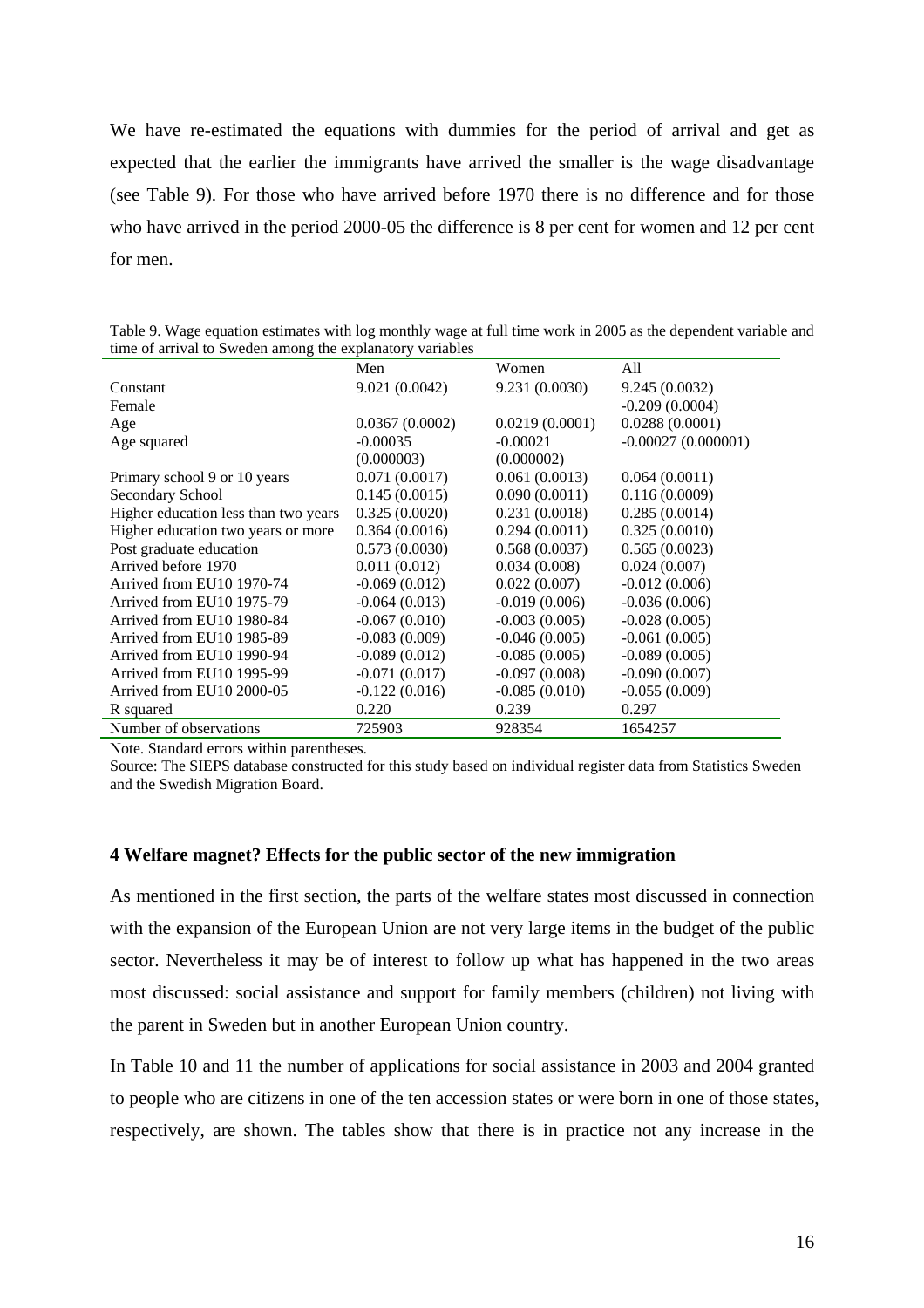number of applicants granted (a slight decline for citizens and a slight increase for foreign born). Social (benefit) tourism is not evident, therefore, in this part of the welfare state.

| $\sigma$ and $\sigma$ and $\sigma$ and $\sigma$ and $\sigma$ and $\sigma$ and $\sigma$ and $\sigma$ and $\sigma$ |      |      |
|------------------------------------------------------------------------------------------------------------------|------|------|
| Country                                                                                                          | 2003 | 2004 |
| Cyprus                                                                                                           | 8    | 8    |
| Estonia                                                                                                          | 125  | 124  |
| Latvia                                                                                                           | 55   | 59   |
| Lithuania                                                                                                        | 79   | 91   |
| Malta                                                                                                            | 2    | 4    |
| Poland                                                                                                           | 1753 | 1702 |
| Slovenia                                                                                                         | 28   | 26   |
| Slovakia                                                                                                         | 96   | 112  |
| Czech Republic                                                                                                   | 35   | 31   |
| Hungary                                                                                                          | 323  | 328  |
| Total                                                                                                            | 2504 | 2485 |

Table 10. Number of applications for social assistance granted foreign citizens aged 16 and older according to country of citizenship in 2003 and 2004

Source: Socialstyrelsen (The National Board of Health and Welfare).

| $\alpha$<br>$\frac{1}{2}$ of $\frac{1}{2}$ or $\frac{1}{2}$ and $\frac{1}{2}$ of $\frac{1}{2}$ |      |      |
|------------------------------------------------------------------------------------------------|------|------|
| Country                                                                                        | 2003 | 2004 |
| Cyprus                                                                                         | 23   | 24   |
| Estonia                                                                                        | 230  | 218  |
| Latvia                                                                                         | 102  | 95   |
| Lithuania                                                                                      | 83   | 96   |
| Malta                                                                                          | 3    |      |
| Poland                                                                                         | 3021 | 3020 |
| Slovenia                                                                                       | 26   | 24   |
| Slovakia                                                                                       | 66   | 79   |
| Czech Republic                                                                                 | 38   | 36   |
| Hungary                                                                                        | 680  | 698  |
| Total                                                                                          | 4272 | 4297 |
|                                                                                                |      |      |

Table 11. Number of applications for social assistance granted foreign born aged 16 and older according to country of origin in 2003 and 2004

Source: Socialstyrelsen (The National Board of Health and Welfare).

1

Different forms of support to family members living in another country may be paid according to EU-rules. Information of such payments from March-December 2004 has been published (for the ten accession states payments are only for the period since May 2004).<sup>[15](#page-16-0)</sup> The study shows that the total payments of this type are low, c. 82 million SEK. The major part goes to the neighbouring countries Norway, Denmark and Finland. Only 1 (one) per cent

<span id="page-16-0"></span><sup>&</sup>lt;sup>15</sup> See Lönnqvist (2005) for the development up to 2005, and also RFV (2004) for an earlier report of the development in the first months after the EU-enlargement.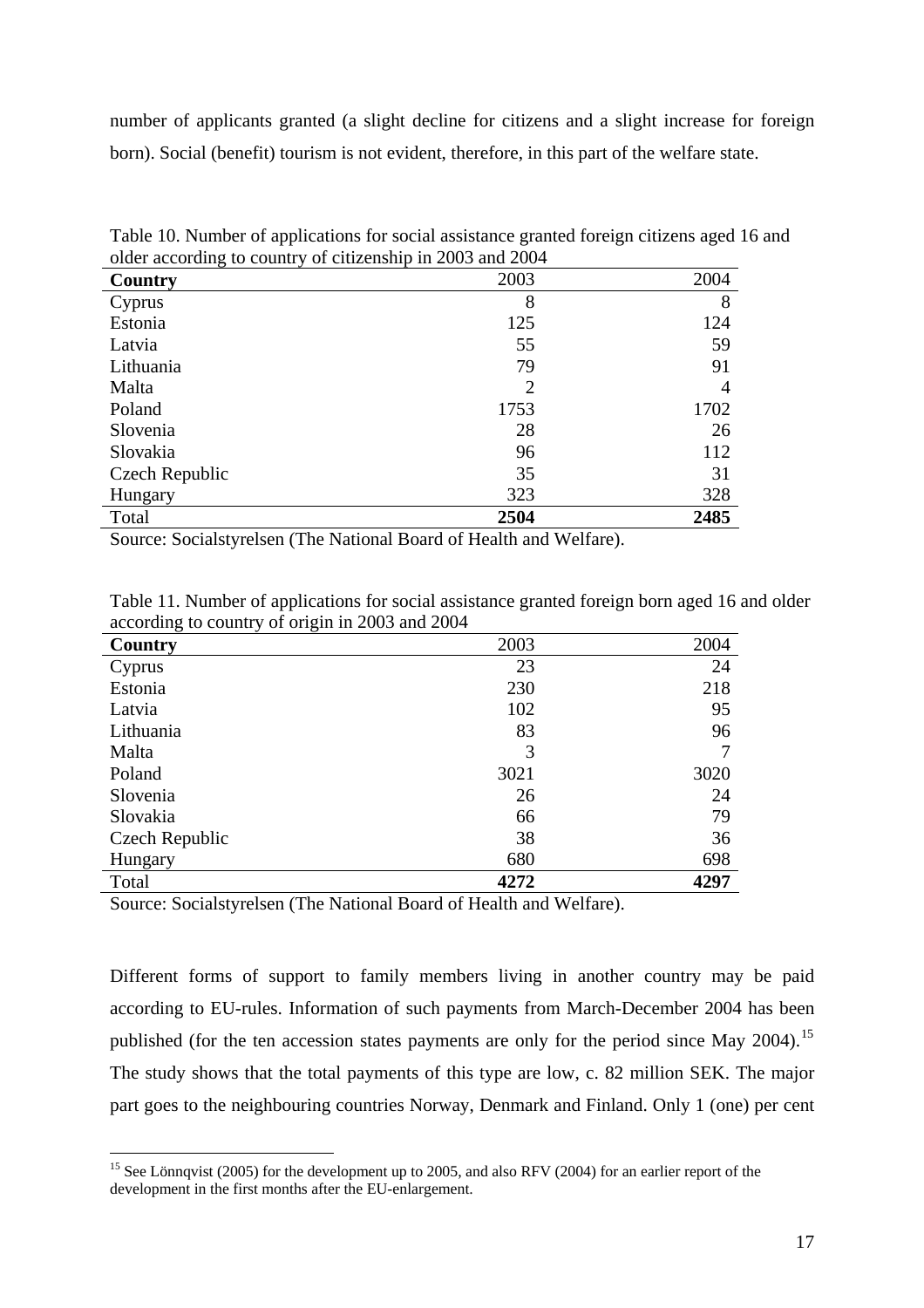of this amount (c. 0.9 million SEK), is paid to family members living in one of ten accession countries. Social (benefit) tourism for family support has not, therefore, been a "pull" factor for immigrants from the accession countries.

## **5 Conclusions**

It is now two years since ten countries became members of the European Union. The rules implemented regarding immigration from the accession states vary between the 15 earlier members of the European Union. Three countries Ireland, Sweden and the UK made a choice not to delay the introduction of free labour mobility. It is of great interest to follow the development in these three countries.

Two years is very short period for following up what has happened and in practice the period is even shorter. For some types of data we have information for 2004, 2005 and 2006, i.e. for two years and eight months. For other types of data we have information for only 2004, i.e. for only eight months after the accession, and for the labour market outcome the information covers an even shorter part of the enlargement period. As it takes time to react to new circumstances, like new rules regarding migration, we cannot expect the full effect of the change to have taken place in only a few months or even in two years. However, we believe that information for this short period may contribute to a better knowledge of the likely effects of the deregulation of migration from the accession states. We will here summarize the migration experiences for Sweden of the enlargement of the European Union. When we get new data for 2005 later in April 2007 it will possible to update the paper.

- The migration has increased from the accession states after the enlargement of the European Union. It is more than four times larger in 2006 than in 2003. The immigration of men has increased more than that of women. The immigrants are mainly coming from the other side of the Baltic Sea – from Poland and the three Baltic states.
- The number of residence permits granted for citizens in the ten accession states has also increased. Residence permits may be granted for different reasons. All forms of residence permit have increased except the prolongation category. The increase is largest for relatives in absolute terms. In relative terms the increase is largest for employers and consults.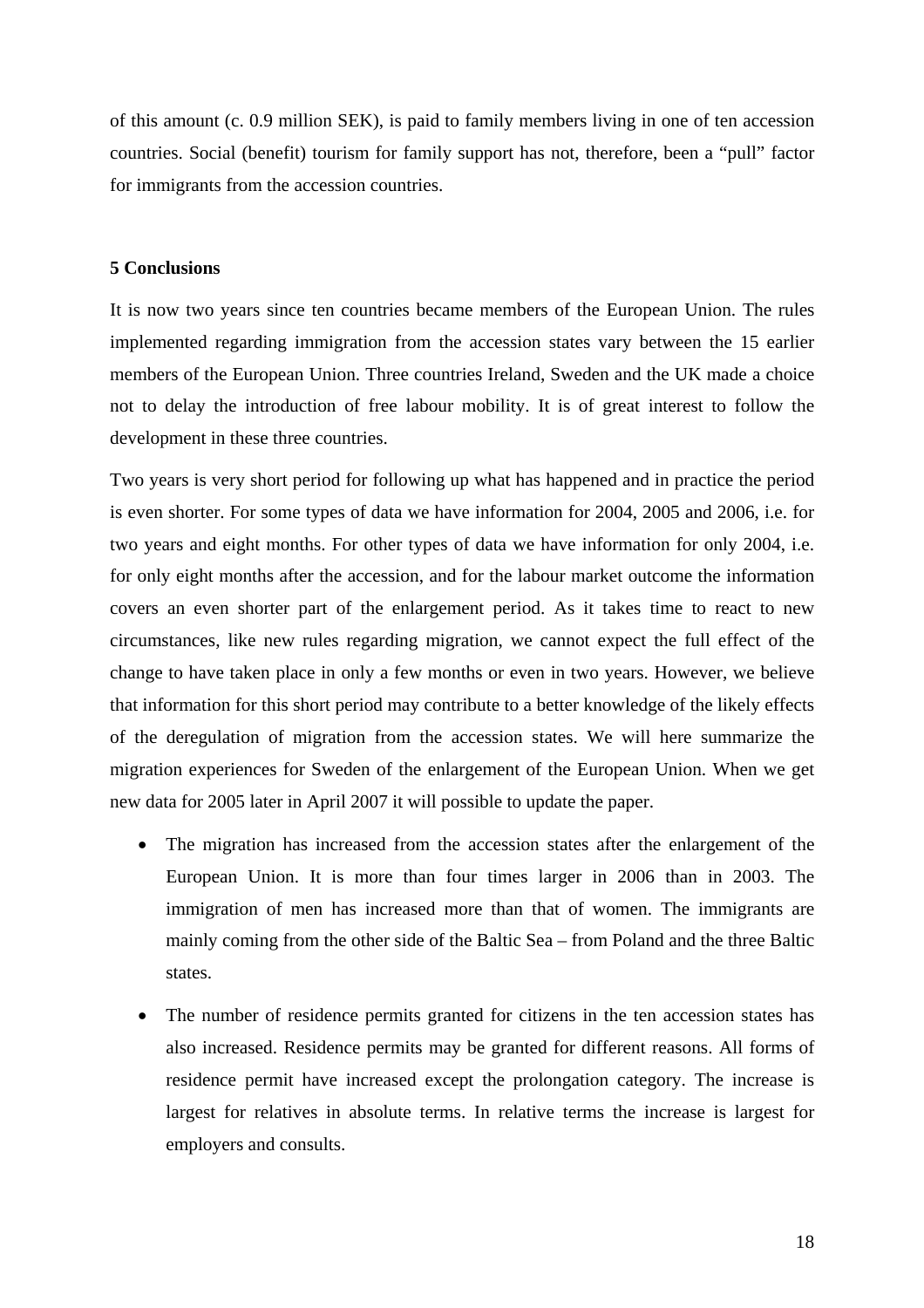- The information we have for immigrants from the accession states living in Sweden in 2003, 2004 and 2005 is that the employment rate is lower than that for people born in Sweden. Part of it (or all of it) may be explained by lags in the registration of returning migrants. A further study is needed. Among employed immigrants from the accession states the working hours are shorter and the monthly wages for full-time work is lower compared to those of people born in Sweden, but the differences are relatively small compared to the working hours and monthly wages of people born in Sweden.
- There is not any indication that the new immigrants from the accession states are overrepresented in the welfare state schemes which were the focus of the pre-enlargement debate: social assistance and support to migrant family members living in the home country.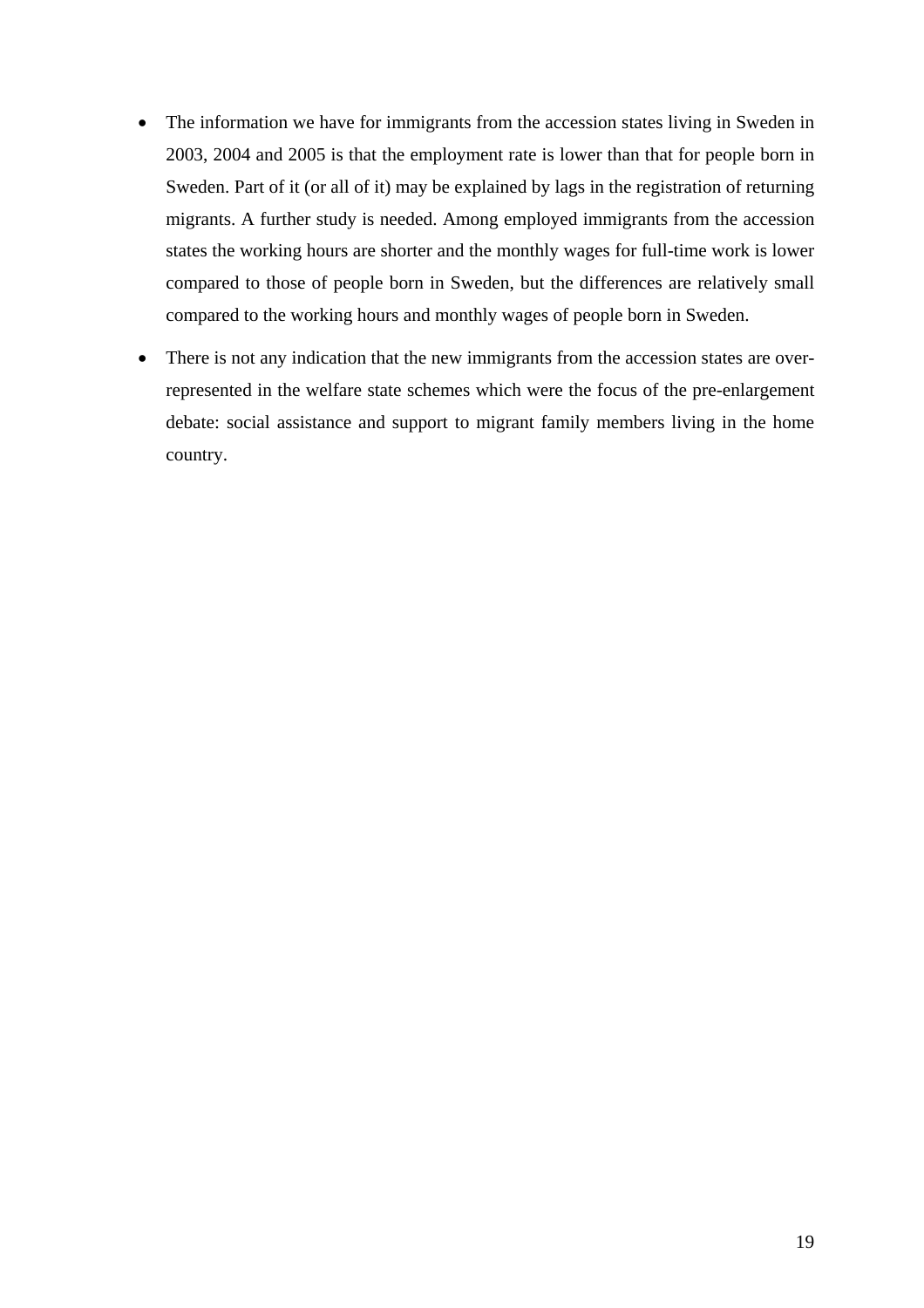### **References**

Boeri, Tito, Hanson, Gordon and MacCormick, Barry (eds.) (2002), *Immigration Policy and the Welfare System*, Oxford University Press, Oxford.

Borjas, George J, (1999), "Immigration and Welfare Magnets," *Journal of Labor Economics*, Vol. 17, no. 4, pp. 607-37.

Brunovskis, Anette, Djuve, Anne Britt and Haualand, Hilde Maria (2003), *Facing a Baltic Invasion? Mobility of Baltic labour towards the Nordic countries,* Fafo, Oslo.

Chonicki, Xavier (2004), "The Economic Impact of Immigration for the Host Countries", *Brussels Economic Review*, Vol. 47, pp. 9-28.

Coleman, David and Wadensjö, Eskil with contributions by Bent Jensen and Søren Pedersen (1999), *Immigration to Denmark. International and National Perspectives.* Aarhus University Press, Aarhus.

Commission of the European Communities (2006), "Report on the Functioning of the Transitional Arrangements set out in the 2003 Accession Treaty (period 1 May 2004 – 30 April 2006)", Communication from the Commission to the Council, The European Parliament, The European Economic and Social Committee and the Committee of the Regions.

Dølvik, Jon Erik and Eldring, Line (2005), *Arbeids- og tjenstemobilitet etter EU-udvidelsen. Nordiske forskjeller og fellestrekk*, TemaNord 2005:566.

Doyle, Nicola, Hughes, Gerald and Wadensjö, Eskil (2006), *Freedom of Movement for Workers from Central and Eastern Europe. Experiences in Ireland and Sweden*, SIEPS 2006:5.

Dustmann, Christian, Casanova, Maria, Fertig, Michael, Preston, Ian and Schmidt, Christoph M (2003), "The impact of EU enlargement on migration flows", Home Office Online Report 25/03.

Edner, Bodil and Nils Johansson (2006), *Kartläggning av "folkbokföringsfelet"*, Skatteverket (the Swedish National Tax Board).

Ekberg, Jan (1983), *Inkomsteffekter av invandring*. Acta Wexionensia, Serie 2, Economy & Politics, Växjö.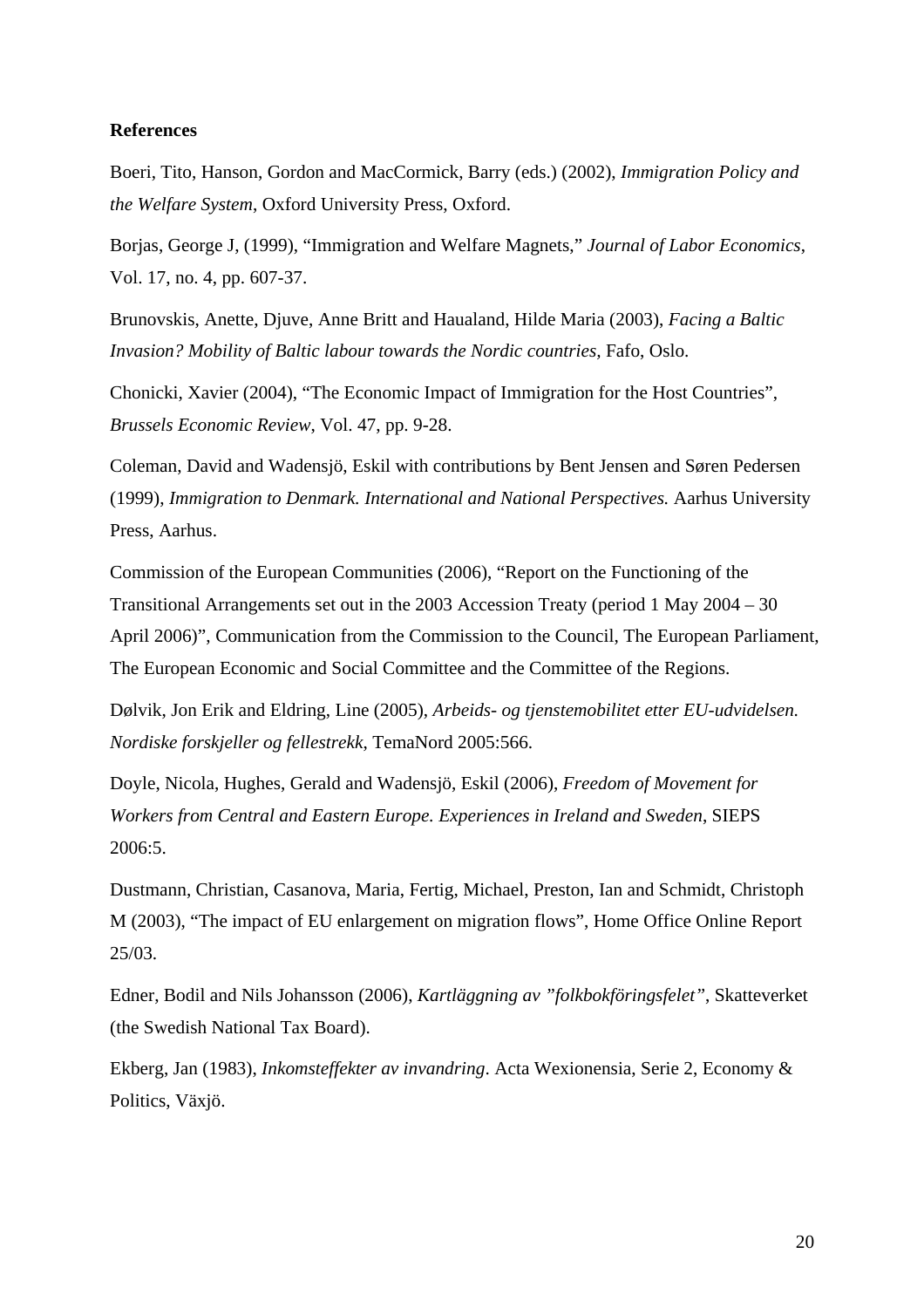Ekberg, Jan (1998), "Hur påverkar invandring inkomster för infödda?" in Torben Bager & Shahamak Rezaei (eds.), *Invandringens økonomiske konsekvenser i Skandinavien,* Sydjysk Universitetsforlag, Esbjerg.

Ekberg, Jan (1999), "Immigration and the public sector: Income effects for the native population in Sweden", *Journal of Population Economics*, Vol. 12, pp. 278-97.

Eriksson, Jonas (2004), "Nettomigrationen från de nya EU-länderna – utvärdering och prognostisering", SIEPS, 2004:2u.

Gott, Ceri and Johnston, Karl (2002), "The migrant population in the UK: fiscal effects", RDS Occasional Paper, No 77, Home Office, London.

Gustafsson, Björn and Österberg, Torun (2001), "Immigrants and the public sector budget – accounting exercises for Sweden", *Journal of Population Economics*, Vol. 14, pp. 689-708.

Iglicka, Krystyna (2005), "The Impact of the EU Enlargement on Migratory Movement in Poland", Reports & Analyses 12/5, Center for International Relations, Warsaw.

Iglicka, Krystyna, Kazmierkiewicz, Piotr and Weinar, Agniezka (2005), "Poland" in Jan Niessen, Yongmi Schibel and Cressida Thompson (eds.), *Current Immigration Debates in Europe: A Publication of the European Migration Dialogue*, MPG, Brussels.

Leibfritz, Willi, O'Brien, Paul and Dumont Jean-Christophe (2003), "Effects of Immigration on Labour Markets and Government Budgets – An Overview", CESifo Working Paper No. 874.

Lönnqvist, Anders (2005), "Utbetalning av familjeförmåner med stöd av EG-lagstiftningen under 2004", Försäkringskassan Analyserar 2005:3.

Nilsson, Åke (2004), "Efterkrigstidens invandring och utvandring", SCB, Demografiska rapporter 2004:5.

Passel, Jeffrey S. and Zimmermann, Wendy (2001), "Are Immigrants Leaving California? Settlement Patterns of Immigrants in the Late 1990s", Urban Institute, research report.

Pedersen, Peder, Pytlikova, Mariola and Smith, Nina (2004), "Selection or network effects? Migration flows into OECD countries 1990-2000", working paper.

Pedersen, Peder, Røed, Marianne and Wadensjö, Eskil (forthcoming), *The Common Nordic Labor Market at 50*, The Nordic Council.

Persson, Ingvar (2005), *Konflikten i Vaxholm*, Premiss förlag, Stockholm.